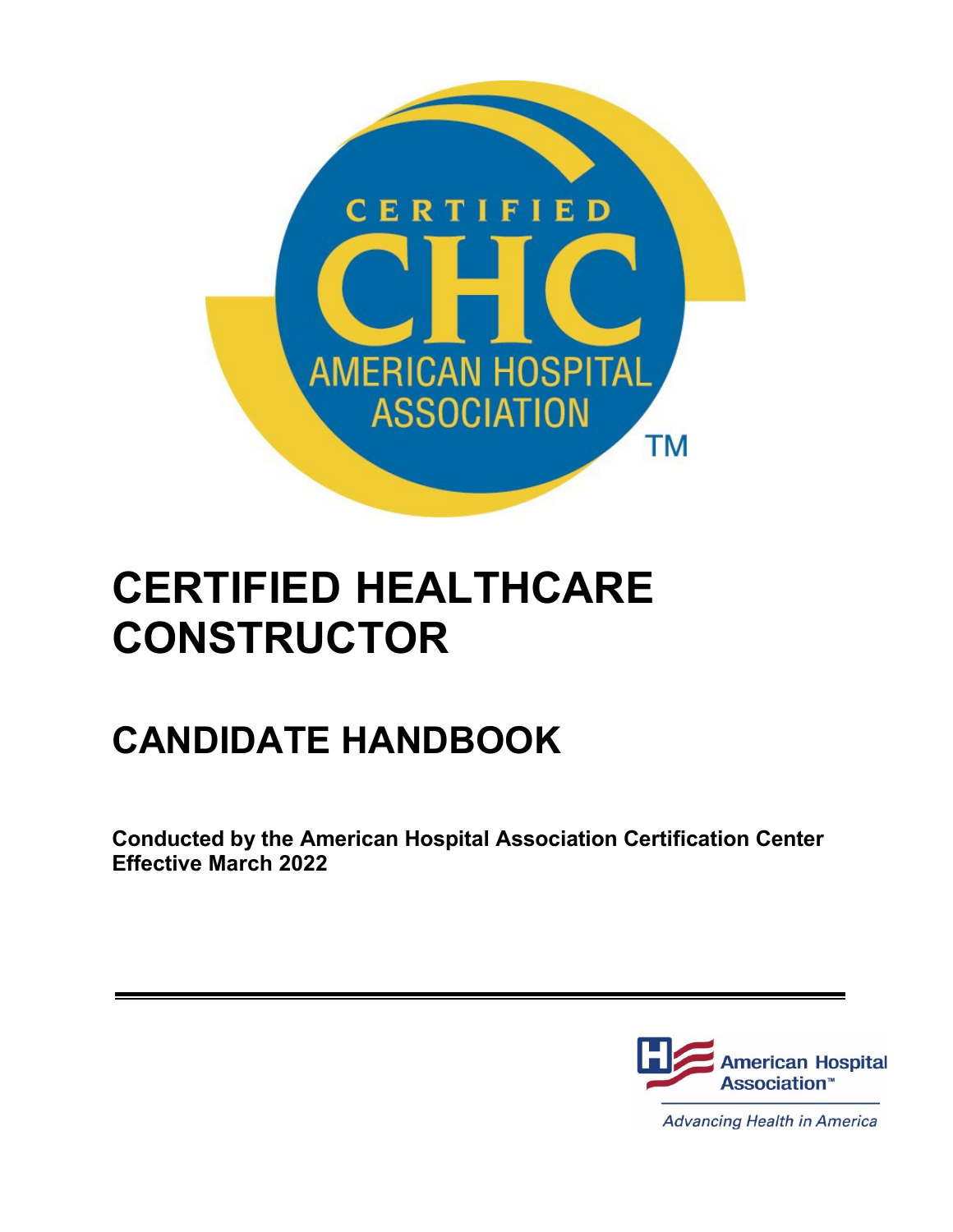

For questions regarding the certification programs and application, contact:

#### **AHA Certification Center (AHA-CC)**

155 N. Wacker Drive, Suite 400 Chicago, IL 60606 Phone: 312-422-3702 Email: [certification@aha.org](mailto:certification@aha.org) Website: www.aha.org/certification For questions regarding the examination application and administration, contact:

#### **PSI**

18000 W. 105<sup>th</sup> St. Olathe, KS 66061-7543 Phone: 833-518-7455 Fax: 913-895-4651 Email: [info@psionline.com](mailto:info@psionline.com) Website: [www.psionline.com](http://www.psionline.com/)

CHC is a trademark of the AHA Certification Center, a division of the American Hospital Association.

Copyright © 2022 by the AHA Certification Center, a division of the American Hospital Association. All rights reserved. Any unauthorized reprint, use, distribution, or commercial exploitation of this material, in whole or in part, is strictly prohibited. No part of this publication may be stored, reproduced or transmitted in any form or by any means, electronic or mechanical, including copying, recording, or by any information storage and retrieval system without express written permission from the author/publisher. For information, contact the AHA Certification Center at [certification@aha.org.](mailto:certification@aha.org)

.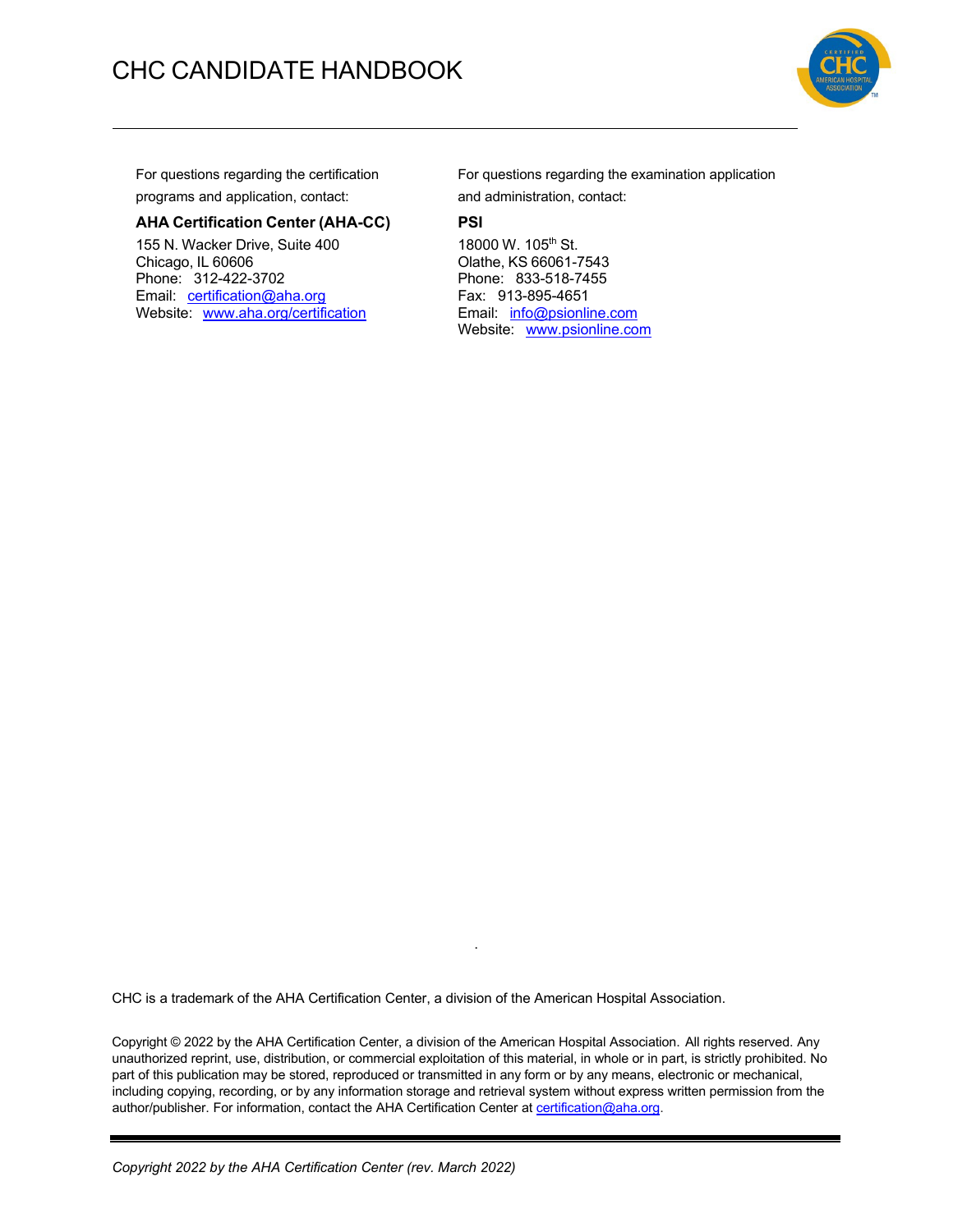# CHC CANDIDATE HANDBOOK



#### **TABLE OF CONTENTS**

|                                                                       | 1              |
|-----------------------------------------------------------------------|----------------|
|                                                                       | 1              |
|                                                                       | 1              |
|                                                                       | 1              |
|                                                                       | 2              |
|                                                                       | $\overline{2}$ |
|                                                                       | $\overline{2}$ |
|                                                                       | 3              |
|                                                                       | 3              |
|                                                                       | $\overline{7}$ |
|                                                                       | 8              |
|                                                                       | 8              |
|                                                                       | 8              |
|                                                                       | 8              |
|                                                                       | 8              |
|                                                                       | 8              |
|                                                                       | 9              |
|                                                                       | 9              |
|                                                                       | 10             |
|                                                                       | 11             |
|                                                                       | 11             |
|                                                                       | 11             |
| CHC Examination Application Processing and CHC Examination Scheduling | 12             |
|                                                                       | 13             |
|                                                                       | 13             |
|                                                                       | 13             |
|                                                                       | 13             |
|                                                                       | 14             |
|                                                                       | 14             |
|                                                                       | 14             |
|                                                                       | 14             |
|                                                                       | 14             |
|                                                                       | 15             |
|                                                                       | 16             |
|                                                                       | 16             |
| CHC Examination Score Reports                                         | 16             |
|                                                                       | 17             |
|                                                                       | 17             |
|                                                                       | 18             |
|                                                                       | 18             |
|                                                                       | 18             |
|                                                                       | 18             |
|                                                                       | 19             |
|                                                                       | 19             |
|                                                                       | 20             |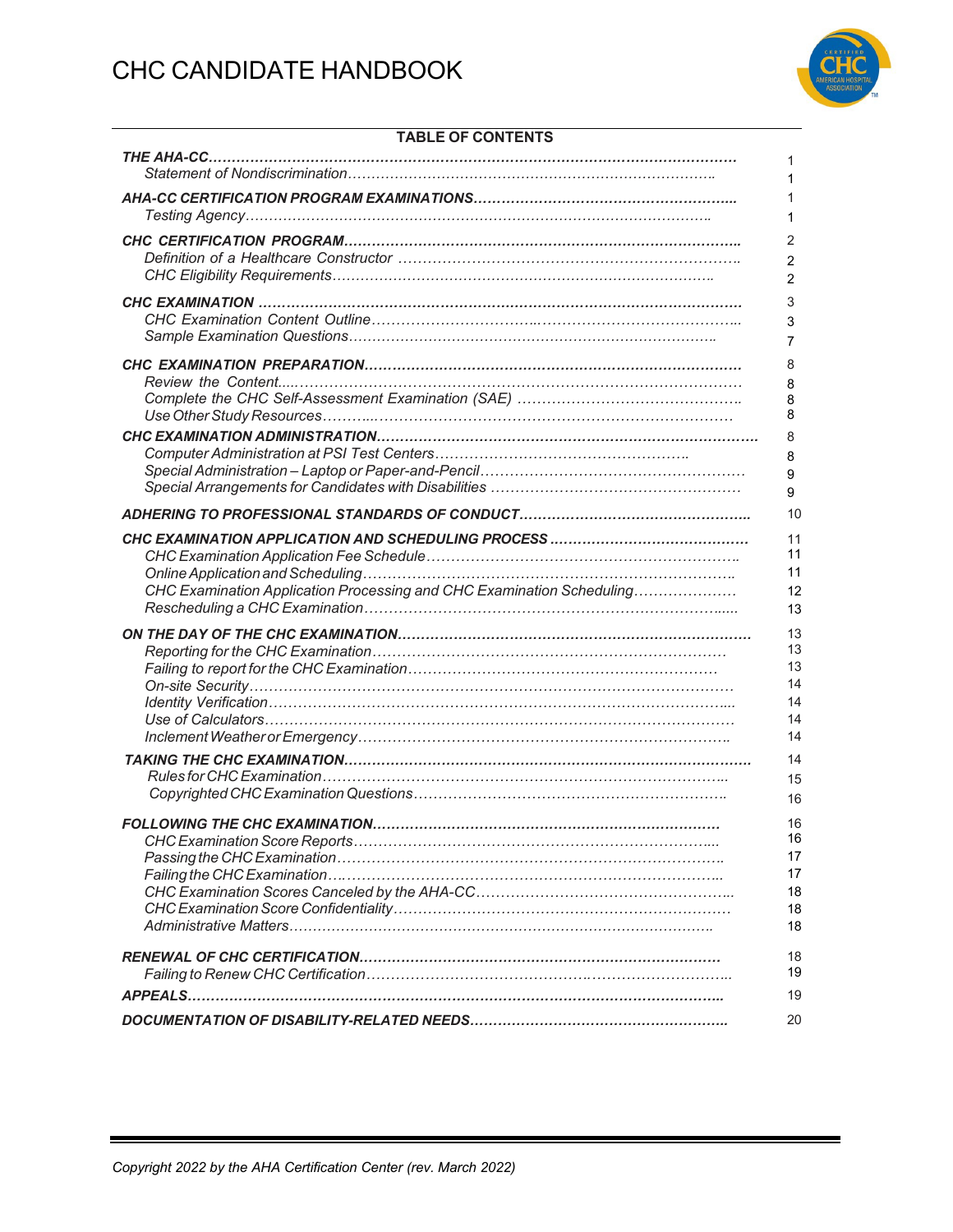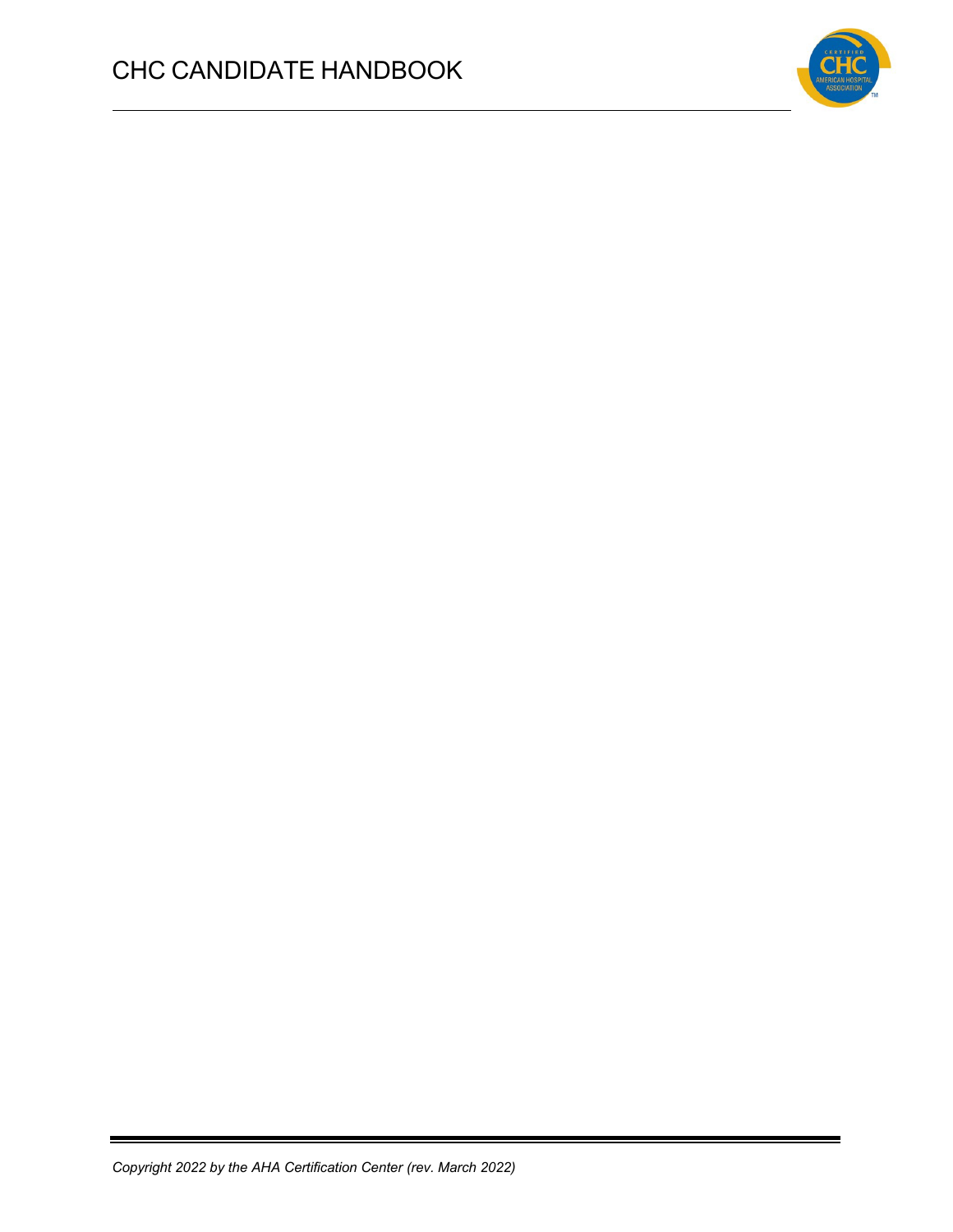

*This Candidate Handbook provides information about the Certified Healthcare Constructor (CHC) program, including the exam administration policy and process. Keep this Candidate Handbook until after the examination is completed. Additional copies of this Candidate Handbook may be obtained by downloading a copy from [www.aha.org/certification](http://www.aha.org/certification.)*. *The most current version of the Candidate Handbook is posted here and supersedes any other version.*

# **THE AHA-CC**

The American Hospital Association Certification Center (AHA-CC) is a division of the American Hospital Association (AHA). Its mission is to create, facilitate and administer the healthcare industry's premier certification programs.

The AHA-CC Board of Directors is charged with governance of Certification Programs conducted by the AHA-CC. Board members are appointed to represent AHA's professional Certification Program stakeholders.

Each Certification Program in development or operation with the AHA-CC has a Certification Program Committee that serves as content expert, program resource, and consultant to the AHA-CC regarding program development, examination content, test development, test administration and evaluation. Members are appointed by the AHA-CC Board of Directors.

# *Statement of Nondiscrimination*

The AHA-CC does not discriminate among candidates on the basis of age, gender, race, color, religion, national origin, disability or marital status.

# **AHA-CC CERTIFICATION PROGRAM EXAMINATIONS**

The AHA-CC conducts certification examinations for programs in the following fields of health care:

- **Constructors**
- **Environmental Services**
- Facility Managers
- Human Resources
- Materials and Resource Management
- Risk Management

The AHA-CC also provides contracted project management and quality assurance services to the American Organization of Nurse Leadership (AONL) in support of its certification programs for nurse executives and nurse managers.

Each certification examination is designed to test a well-defined body of knowledge representative of professional practice in the discipline. Successful completion of a certification examination is an indicator of broad-based knowledge in the discipline being tested. Certification examinations conducted by the AHA-CC are independent of each other. Each leads to a certification credential in a healthcare discipline.

Content on each examination was defined by a body of experts. Each edition of a certification examination is developed through a combined effort of qualified subject-matter experts and testing professionals, who construct the examination in accordance with the Examination Content Outline.

# *Testing Agency*

The AHA-CC contracts with PSI to assist in the development, administration, scoring, score reporting and analysis of its CHC Examination.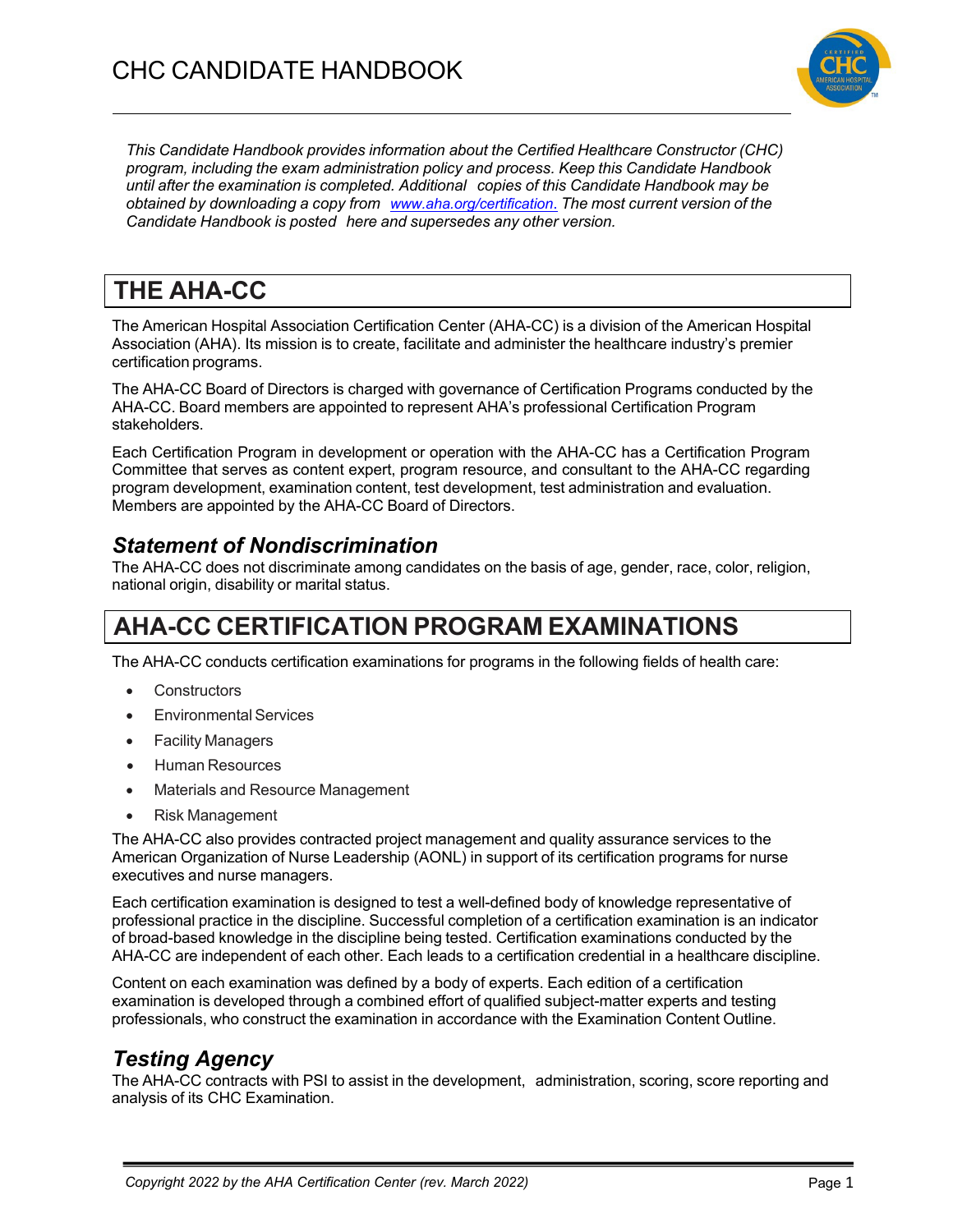# **CHC CERTIFICATION PROGRAM**

Administered by the AHA-CC, the CHC certification program promotes healthcare construction through certification of qualified individuals and the following program elements:

- Recognizing formally those individuals who meet the CHC Examination eligibility requirements of the AHA-CC and pass the CHC Examination
- Requiring CHC certification renewal through continued personal and professional growth in the practice of healthcare construction
- Providing a national standard of requisite knowledge required for CHC certification; thereby assisting employers, the public and members of health professions in assessing healthcare constructors

### *Definition of a Healthcare Constructor*

Healthcare constructors have many different job responsibilities, such as the following:

- 
- 
- Business manager Planner Owner's representative
- 
- 
- Marketing Project superintendent or manager Architect/engineer designer
- Estimator Construction manager
	-

Because construction typically occurs in close proximity to patient care activities, it presents multiple risks inherent to the patient that must be carefully assessed and managed. Healthcare construction requires knowledge of and experience in activities related to the following four (4) general areas:

- Healthcare industry fundamentals
- Planning, design and construction process
- Healthcare facility safety
- Financial stewardship

Specifically, these areas include but are not limited to the following:

- 
- Regulations and guidelines for the built environment
- Special systems unique to health care
- Diagnostic and treatment equipment Project close-out and occupancy
- Business and organization of health care How organizations communicate internally
	- Special scheduling considerations
	- Sustainability
	- Quality assurance
	-

The healthcare constructor also needs to fully understand the impact renovation and modernization activities have on patient safety, such as infection control, fire and life safety, utility interruption planning and mitigation, project risk assessments, security, and workplace safety.

### *CHC Eligibility Requirements*

Candidates meeting CHC eligibility requirements and passing the CHC Examination attain the CHC designation. The AHA-CC reserves the right, but is not obligated, to verify eligibility information supplied by or on behalf of a candidate. Eligibility for the CHC Examination requires fulfilling one (1) of the following requirements:

- Baccalaureate degree or higher from an accredited college or university plus five (5) years of associated construction experience\*, five (5) years of which must have been working on healthcare construction projects, three (3) years of management/supervisory/administrative experience, and work experience on healthcare construction projects within the last three (3) years.
- Associate degree from an accredited college or university plus seven (7) years of associated construction experience\*, five (5) years of which must have been working on healthcare construction projects, three (3) years of management/supervisory/administrative experience, and work experience on healthcare construction projects within the last three (3) years.
- High school diploma or equivalent plus ten (10) years of associated construction experience\*, five (5) years of which must have been working on healthcare construction projects, three (3) years of management/supervisory/administrative experience, and work experience on healthcare construction projects within the last three (3) years.
- *\* Associated construction experience refers to work experience in the following functional areas: Construction/project management, estimating, planning, marketing, project superintendent or foreman, architect/engineer design, or design and construction position within a healthcare organization.*

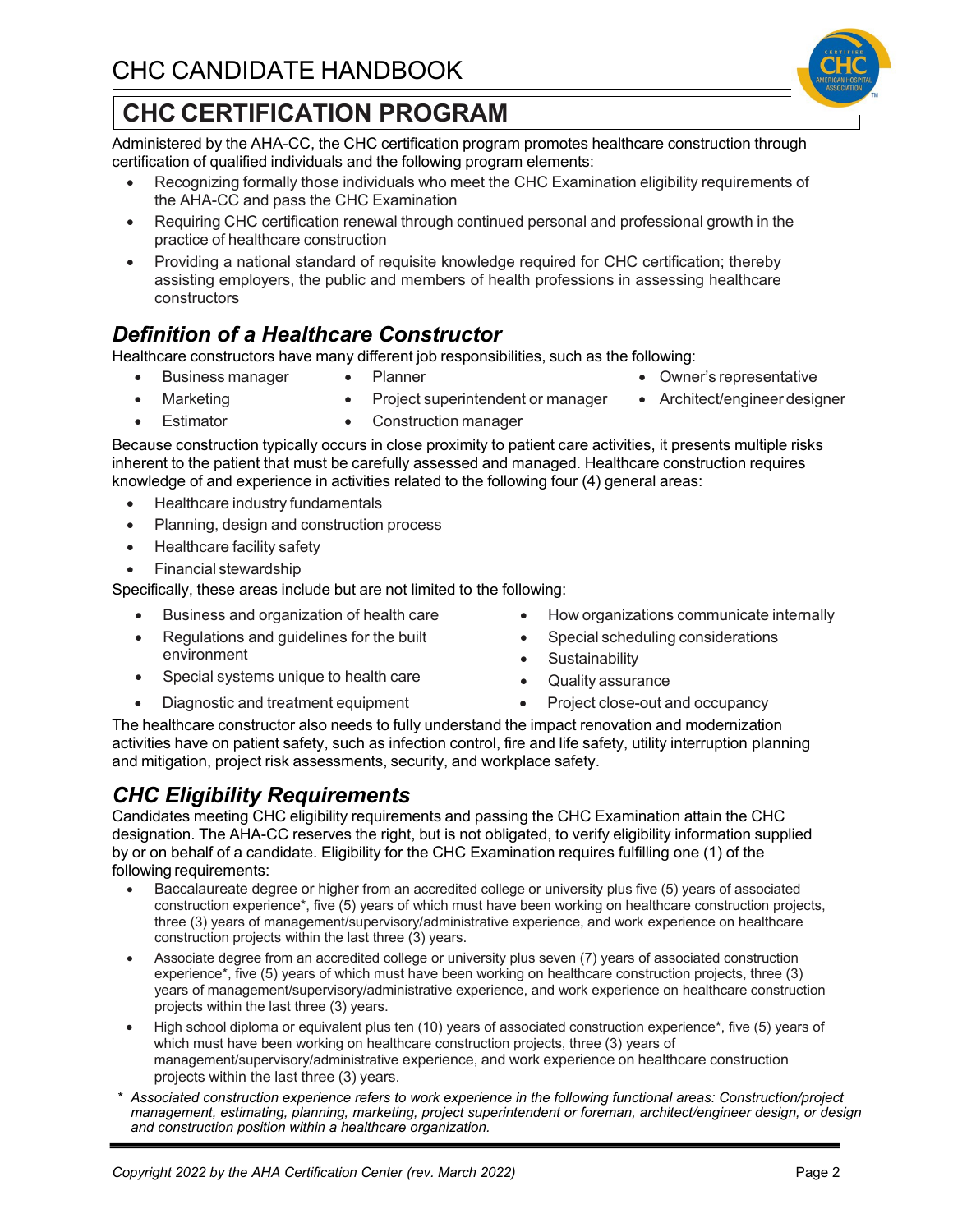

# **CHC EXAMINATION**

The CHC Examination is structured as follows:

- Composed of 115 multiple-choice questions. A candidate's score is based on 100 of these questions. Fifteen (15) items are "trial" or "pretest" questions that are interspersed throughout the examination and are not scored.
- A candidate is allowed two (2) hours in which to complete the CHC Examination.
- The CHC Examination is based on the four (4) major content areas listed in the CHC Examination Content Outline.
	- Each content area is further defined in the CHC Examination Content Outline by a list of tasks representative of that job responsibility.
	- The number of examination questions devoted to each major content area is included in the CHC Examination Content Outline.
- Generally, the CHC Examination questions are categorized by the following cognitive levels:
	- Recall: The ability to recall or recognize specific information
	- Application: The ability to comprehend, relate or apply knowledge to new or changing situations
	- Analysis: The ability to analyze and synthesize information, determine solutions and/or evaluate the usefulness of a solution

### *CHC Examination Content Outline*

For the CHC Examination Content Outline, refer to the following pages.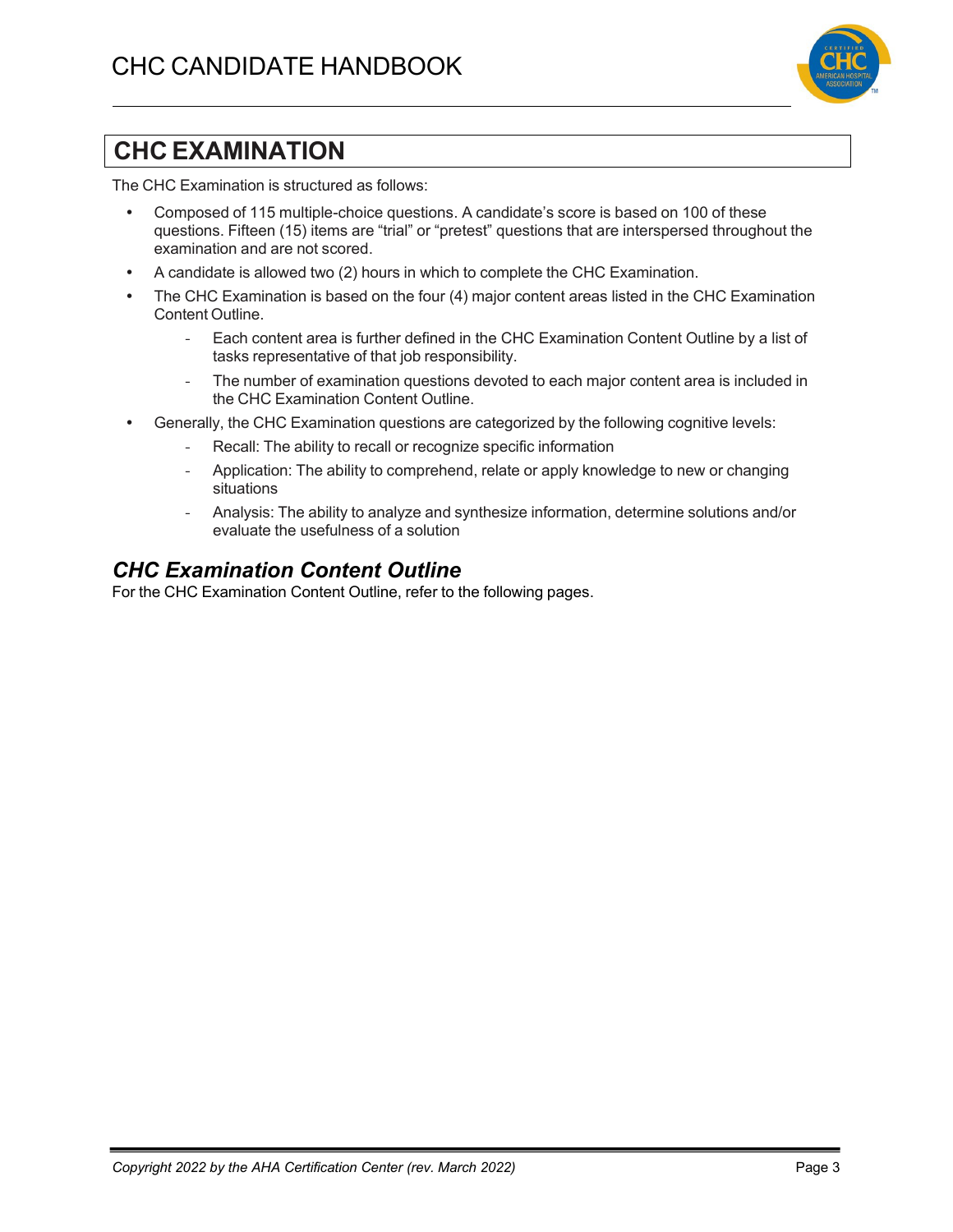

#### **I.** *Healthcare Industry Fundamentals: 10 items (Recall - 3, Application - 5, Analysis - 2)*

- *A. Organization of Healthcare: 7 items (Recall 2, Application 4, Analysis 1)*
	- 1. Consider unique functions and occupants of healthcare facilities when scheduling and implementing construction work (e.g., medical office buildings, hospitals, outpatient facilities, nursing facilities).
	- 2. Use appropriate healthcare terminology in communications.
	- 3. Consider healthcare departmental relationships and functions when scheduling and implementing construction work.
- *B. Business of Healthcare: 3 items (Recall 1, Application 1, Analysis 1)*
	- 1. Consider impact on organizational sources of revenue when planning and implementing construction work (e.g., Medicaid, Medicare, third-party payers).
	- 2. Consider organizational expense categories when planning and implementing construction work.
	- 3. Consider impact on hospital operation when planning and implementing construction work.
	- 4. Maintain awareness of current healthcare trends.
- *II. Planning, Design and Construction Process: 50 items (Recall 11, Application 29, Analysis - 10)*
	- **A. Healthcare Guidelines and Regulations for the Built Environment:** *10 items (Recall 2, Application - 6, Analysis - 2)*
		- 1. Adhere to regulatory codes:
			- a) NFPA.
			- b) model building codes.
			- c) CMS.
			- d) accrediting organizations (i.e., deemed-status).
			- e) state health codes.
			- f) OSHA.
			- g) EPA.
			- h) HIPAA.
			- i) ADA.
		- 2. Adhere to guidelines and standards:
			- a) FGI.
			- b) CDC.
			- c) USP 797.
			- d) NRC.
			- e) ASHRAE.
			- f) LEED.
			- g) UL.
		- 3. Facilitate observation of work to ensure adherence to regulatory codes and guidelines.
	- *B. Special Systems: 26 items (Recall 5, Application 16, Analysis 5)*
		- 1. Recognize critical elements of special systems when planning and implementing construction work:
			- a) medical gas:
				- 1) breaching.
				- 2) certification.
			- b) essential electrical:
				- 1) separation of branches.
				- 2) emergency power.
			- c) fire alarms:
				- 1) testing.
					- 2) maintaining operability.
			- d) fire protection:
				- 1) testing.
					- 2) maintaining operability.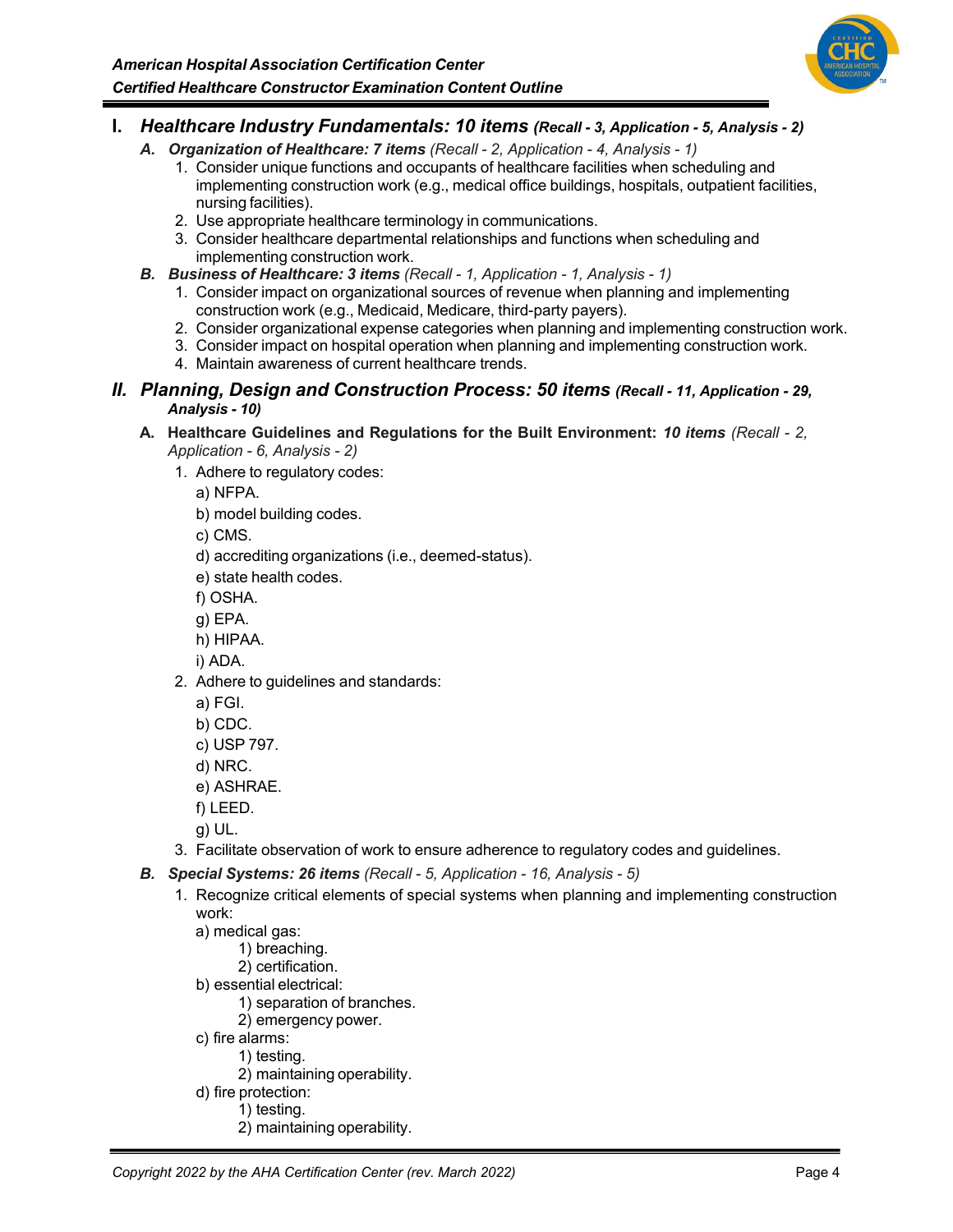

#### *B. Special Systems* **(continued)**

- 1. Recognize critical elements of special systems when planning and implementing construction work: e) HVAC:
	- 1) control system.
	- 2) filtration.
	- 3) pressure relationships.
	- 4) air changes.
	- 5) maintaining operability.
	- 6) testing and balancing.
	- 7) humidity controls.
	- f) information technology:
		- 1) maintaining operability.
		- 2) component protection.
		- 3) security.
	- g) low voltage:
		- 1) maintaining operability.
		- 2) component protection.
		- 3) security.
	- h) building envelope.

i) plumbing.

- 2. Recognize critical elements when working around and installing medical equipment:
	- a) therapeutic (e.g., linear accelerators, interventional radiology, GI).
	- b) diagnostic (e.g., imaging, laboratory).
	- c) monitoring (e.g., telemetry, physiological monitoring).
	- d) electronic medical records (e.g., PACS, EMAR).
- *C. Delivery Models: 2 items (Recall 1, Application 1, Analysis 0)*
	- 1. Understand features and benefits of delivery models.
	- 2. Advise the team on the appropriate model.
- *D. Internal Communication: 2 items (Recall 1, Application 1, Analysis 0)*
	- 1. Notify organizational staff of all project activities.
	- 2. Facilitate team communication during planning and implementation of construction work.
	- 3. Follow communication hierarchy.
	- 4. Ensure adherence with the organization's policies.
- *E. Schedules: 2 items (Recall 0, Application 1, Analysis 1)*
	- 1. Develop an integrated construction schedule, including phasing.
	- 2. Integrate construction schedule and non-construction activities into an overall project schedule.
	- 3. Articulate short-term look-ahead.
- *F. Project Logistics: 2 items (Recall 0, Application 1, Analysis 1)*
	- 1. Coordinate equipment and material deliveries.
	- 2. Develop and implement a comprehensive site logistics plan.
- *G. Sustainability: 2 items (Recall 1, Application 1, Analysis 0)*
	- 1. Implement basic elements of sustainable practices.
	- 2. Utilize industry-accepted sustainable design score cards.
	- 3. Assist project in documentation of sustainable design and construction activities.
- *H. Quality Assurance: 2 items (Recall 0, Application 1, Analysis 1)*
	- 1. Facilitate and implement a quality assurance plan.
	- 2. Support and participate in the commissioning process.
	- 3. Facilitate and implement a post-occupancy evaluation.
- *I. Project Close-Out and Occupancy: 2 items (Recall 1, Application 1, Analysis 0)*
	- 1. Facilitate and implement the project close-out and occupancy plans.
	- 2. Coordinate project close-out training of owner's personnel.
	- 3. Submit project close-out documentation to the owner.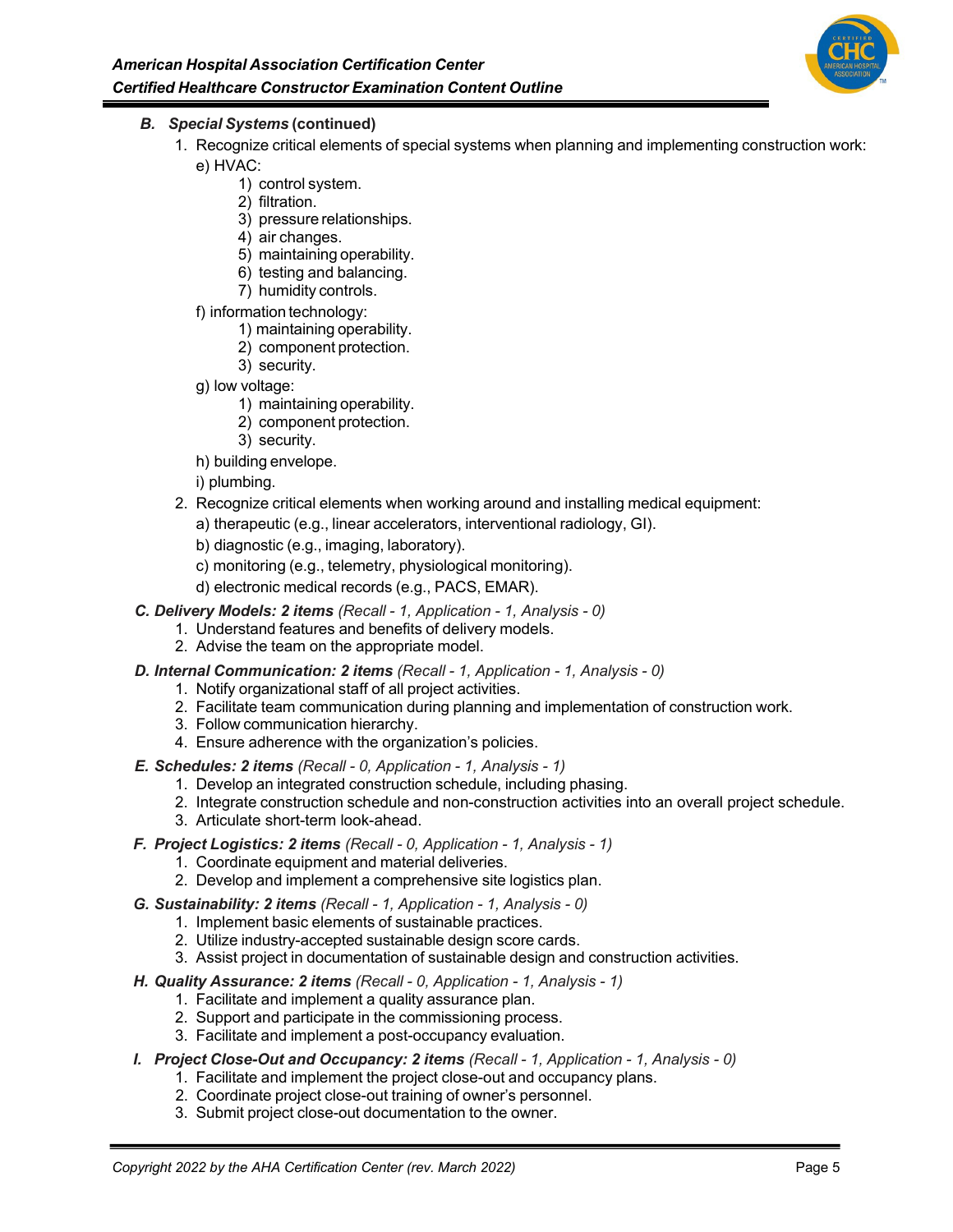

#### *III. Healthcare Facility Safety -Additions and Renovations: 30 items (Recall - 7, Application - 15, Analysis - 8)*

- **A.** *Infection Prevention: 5 items (Recall 1, Application 2, Analysis 2)*
	- 1. Participate in infection control risk assessment.
	- 2. Execute infection control site plan.
	- 3. Inspect and monitor for compliance with infection control plan.
	- 4. Provide training for infection control.
- **B.** *Life Safety: 9 items (Recall 2, Application 5, Analysis 2)*
	- 1. Participate in life safety risk assessment.
	- 2. Execute interim life safety plan.
	- 3. Inspect and monitor for compliance with interim life safety plan.
	- 4. Provide training for interim life safety.
	- 5. Comply with the facility's barrier management plan.
	- 6. Understand the defend-in-place concept.
- **C.** *Utility Interruption Planning and Mitigation: 4 items (Recall 1, Application 2, Analysis 1)*
	- 1. Prepare, validate, and implement an approved utility interruption plan.
		- 2. Ensure utilities are shut off by authorized personnel.
- **D.** *Emergency Planning and Mitigation: 4 items (Recall 1, Application 2, Analysis 1)*
	- 1. Prepare, validate, and implement an approved emergency preparedness plan.
		- 2. Mitigate impact of emergency event.

#### **E.** *Project Risk Assessment and Mitigation: 4 items (Recall - 1, Application - 2, Analysis - 1)*

- 1. Conduct a project risk assessment.
- 2. Obtain approval of risk assessment.
- 3. Prepare, validate, and implement a risk mitigation plan.
- 4. Obtain approval of risk mitigation plan.
- 5. Mitigate project risks.
- **F.** *Workplace Safety and Security: 4 items (Recall 1, Application 2, Analysis 1)*
	- 1. Prepare, validate, and implement a site safety and security plan.
	- 2. Mitigate site security breaches.
	- 3. Ensure safety requirements related to clinical occupancies are met (e.g., sharps, medical waste, isolation rooms, MRI).

#### *IV. Financial Stewardship: 10 items (Recall - 2, Application - 4, Analysis - 4)*

- **A. Constructability, Value Analysis, and Life Cycle Costing: 8 items** (Recall 2, Application *3, Analysis - 3)*
	- 1. Provide constructability analysis to the team.
	- 2. Provide value analysis to the team.
	- 3. Provide life cycle costing analysis to the team.
	- 4. Identify and evaluate alternative means, methods, systems, and materials.

#### *B. Methods of Procurement: 2 items (Recall - 0, Application - 1, Analysis - 1)*

- 1. Identify and evaluate alternative methods for procuring equipment, services, and materials.
- 2. Coordinate contractor procurement with organization policies.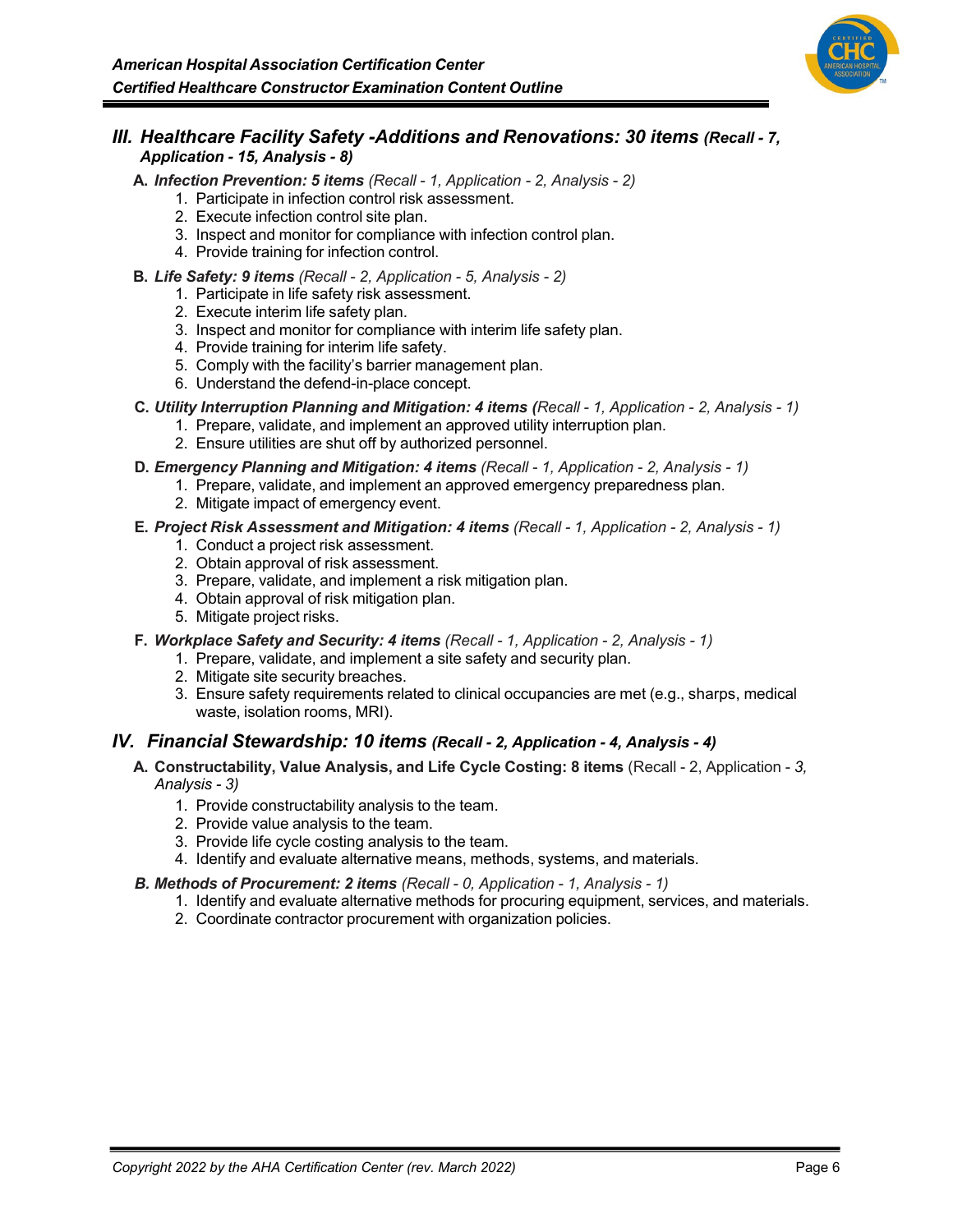

## **Sample Examination Questions**

- 1. A general hospital is constructing a new emergency department and must relocate the entry of the existing emergency department during construction. Which of the following needs to be relocated to be near the temporary public entrance?
	- A. waiting and triage
	- B. exam rooms and triage
	- C. nursing station and waiting
	- D. nursing station and exam rooms
- 2. The accessible entrance at an acute care hospital is to be remodeled. In order to comply with the requirements of the Americans with Disabilities Act (ADA), the remodel of the entry must have
	- A. a passenger loading zone and automatic doors.
	- B. revolving doors and a canopy/overhang to protect from weather or other hazards.
	- C. a passenger loading zone and a canopy/overhang to protect from weather.
	- D. a passenger loading zone and hinged egress doors.
- 3. In a fully sprinklered building, the maximum travel distance from any point in a smoke compartment to a smoke barrier door is
	- A. 50 feet.
	- B. 100 feet.
	- C. 200 feet.
	- D. 250 feet.
- 4. In accordance with Interim Life Safety Measures, how many additional fire drills would need to be performed beyond the normal frequency?
	- A. none
	- B. double
	- C. triple
	- D. quadruple
- 5. During an infant abduction alarm, the construction team should follow procedures set forth by the
	- A. general hospital.
	- B. emergency response plan.
	- C. general conditions of the specifications.
	- D. construction manager.
- 6. The owner has requested that the project team complete an 11-month, post-occupancy evaluation (POE) and warranty review for their project. The project team determined that members of the POE team will include the architect, contractor, mechanical engineer, and electrical engineer. The team conducted their POE prior to meeting with the owner only to find that the information from the POE was of little value. After meeting with the owner, the best way for this project team to have approached the POE would have been to
	- A. allow the owner to choose the members of the POE team.
	- B. allow the owner to identify who needs the information.
	- C. outline necessary information and how it will be used.
	- D. outline the warranty and the warranty extension requirements.
- 7. A general hospital is planning a cosmetic upgrade of the PACU requiring the closing of some PACU beds. When completing the phasing plan, it is MOST important to plan around the ratio of PACU beds to
	- A. birthing rooms.
	- B. emergency exam rooms.
	- C. medical surgical rooms.
	- D. operating rooms.

| <b>ANSWER KEY</b> |      |  |
|-------------------|------|--|
| 1. A              | 5. A |  |
| 2. C              | 6. C |  |
| 3. C              | 7 D  |  |
| 4 B               |      |  |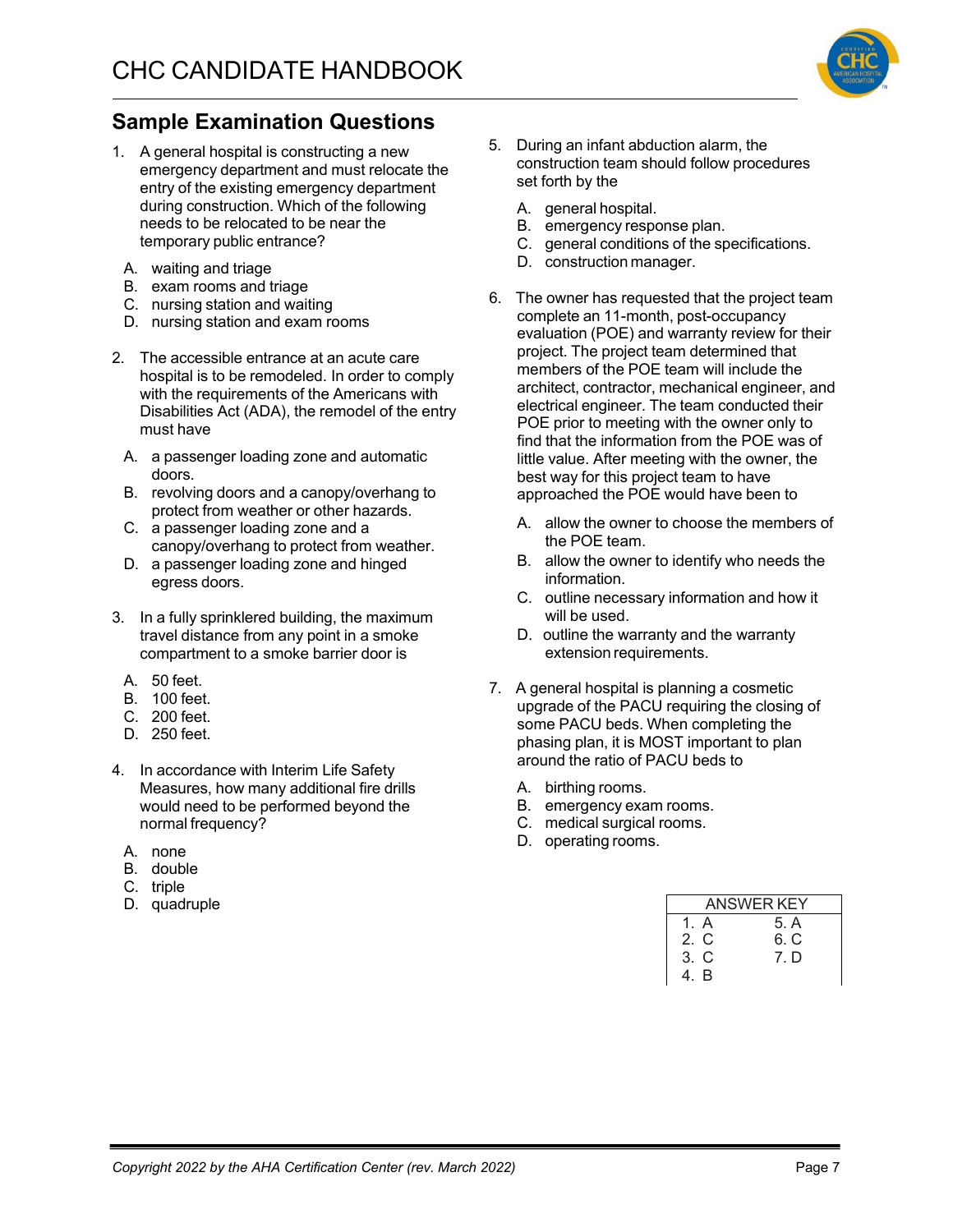

# **CHC EXAMINATION PREPARATION**

*The method of preparation and amount of time spent preparing for the AHA-CC certification Examinations can be driven by the candidate's preferred study style, level of professional experience and/or academic background. Some methods of preparation may include but are not limited to the following methods.*

## *Review the Content*

Candidates who have passed AHA-CC certification examinations report that study should begin by reviewing the Examination Content Outline. Review the content categories and related tasks. Identify and focus review on tasks that you do not perform regularly or with which you are not familiar. Remember that all questions in the CHC Examination are job-related/experience-based and test the application and analysis of information, not just the recollection of isolated facts.

# *Complete the CHC Self-Assessment Examination (SAE)*

A Self-Assessment Examination (SAE) for the CHC Examination is an online tool created by the AHA-CC to simulate the CHC Examination. This tool is available for purchase at [https://store.lxr.com/dept.aspx?id=54.](https://store.lxr.com/dept.aspx?id=54)

The 100-question online practice test was developed using the same procedures as the examination, and conforms to examination specifications in content, cognitive levels, format, and difficulty. Feedback reports from the SAE provide an opportunity to evaluate and remedy less-than-desirable performance before taking the CHC Examination. The questions presented in the CHC SAE are different from the questions contained on the CHC certification Examination. Performance on the CHC SAE is not necessarily an indicator of performance on the CHC certification Examination.

# *Use Other Study Resources*

The AHA-CC recommends that study for the CHC Examination focus on references and programs that cover the information summarized in the CHC Examination Content Outline. It should not be inferred that questions in the CHC Examination are selected from any single reference or set of references, or that study from specific references guarantees a passing score on the CHC examination. For information about references, study guides and review sessions offered by the American Society for Healthcare Engineering (ASHE), visit [www.ashe.org.](http://www.ashe.org/)

# **CHC EXAMINATION ADMINISTRATION**

The CHC Examination is administered in the following ways:

- On computers at PSI Test Centers
- During special administrations at conferences, meetings or other specially-arranged sessions

In accordance with the Americans with Disabilities Act (ADA), special arrangements can be made for candidates with a disability.

### *Computer Administration at PSI Test Centers*

The primary mode of delivery of the CHC Examination is via computer at over 200 PSI Test Centers geographically distributed throughout the United States. For PSI Test Center locations, detailed maps and directions, go to [www.aha.org/certification,](http://www.aha.org/certification,) click on "CHC" and then on "Testing Centers."

For computer administrations at PSI Test Centers, a candidate who meets the eligibility requirements for the CHC Examination may submit a CHC Examination Application and fee at any time. A candidate must make an appointment to take the CHC Examination within ninety (90) days from AHA's confirmation of the candidate's certification of eligibility. The CHC Examination is administered by appointment only Monday through Saturday with the exception of some holidays. Appointment starting times may vary by location. Candidates are scheduled on a first-come, first-served basis.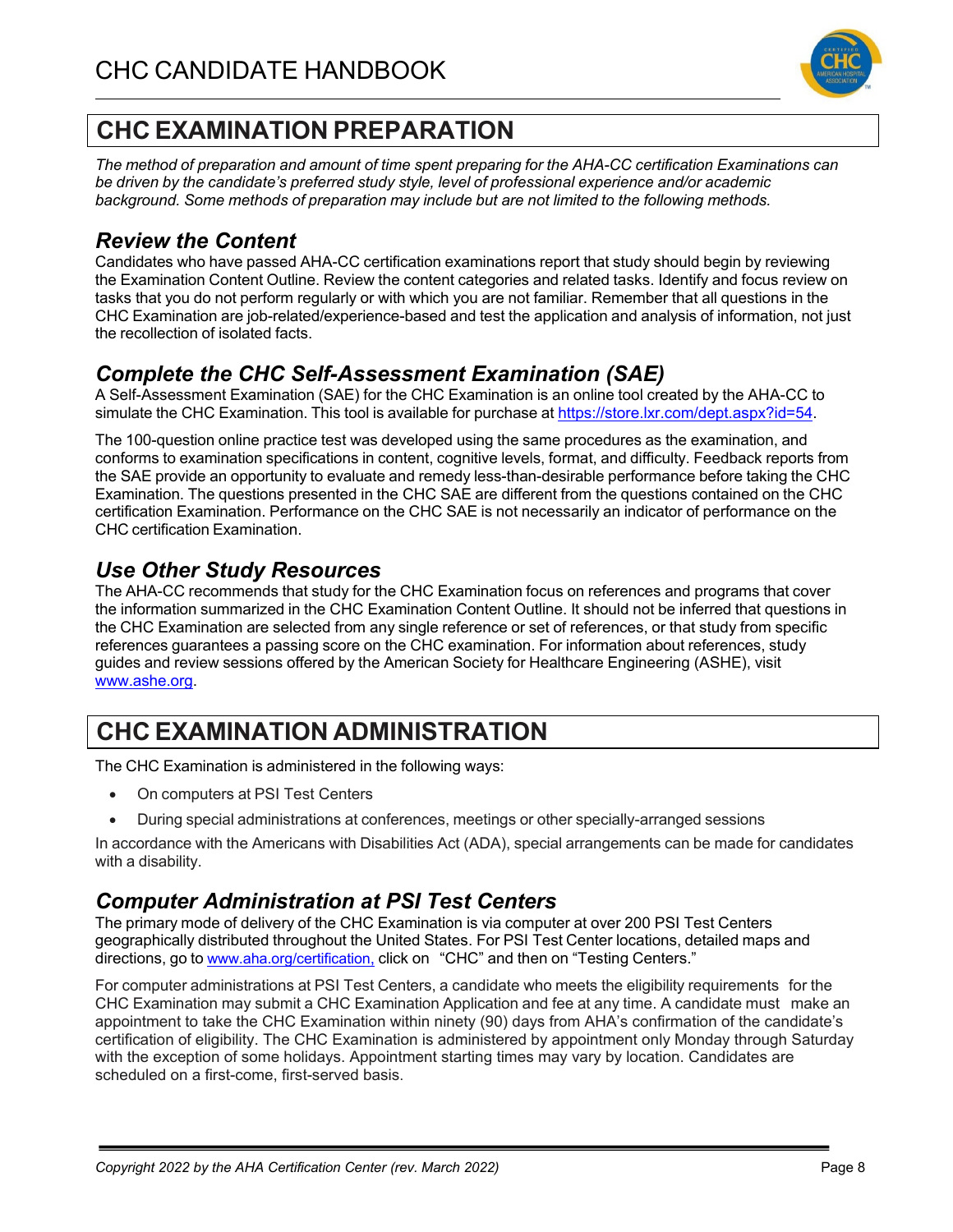# CHC CANDIDATE HANDBOOK



| If PSI is contacted by 3:00 p.m.<br>CST Time on | Depending upon availability, the<br>examination may be scheduled as early<br>as |
|-------------------------------------------------|---------------------------------------------------------------------------------|
| Monday                                          | Wednesday                                                                       |
| Tuesday                                         | Thursday                                                                        |
| Wednesday                                       | Friday/Saturday                                                                 |
| Thursday                                        | Monday                                                                          |
| Friday                                          | Tuesday                                                                         |

The CHC Examination is *not* offered on the following holidays:

- 
- New Year's Day Independence Day (July 4) Christmas Eve Day
- Martin Luther King, Jr. Day Labor Day Christmas Day
- Memorial Day  **Thanksgiving Day and the** following Friday
- 
- *Special Administration Laptop or Paper-and-Pencil*

The CHC Examination may be offered on laptop or in paper-and-pencil format during conferences or meetings. A candidate who meets CHC Examination eligibility requirements, and submits an application and fee for receipt by the posted deadline is allowed to test. Dates of special administrations and deadlines for receipt of applications are posted on [www.aha.org/certification.](http://www.aha.org/certification.) 

### *Special Arrangements for Candidates with Disabilities*

The AHA-CC complies with applicable provisions of the Americans with Disabilities Act (ADA) and strives to ensure that no individual with a disability is deprived of the opportunity to take the CHC Examination solely by reason of that disability. Through its agents, the AHA-CC will provide reasonable accommodation for a candidate with a disability who requests accommodation by completing and timely submitting the Request for Special Examination Accommodations form.

*Wheelchair access* is available at all PSI Test Centers. Candidates must advise PSI at the time of scheduling that wheelchair access is necessary.

A candidate with a visual, sensory or physical disability that prevents taking the CHC Examination under standard conditions may request special accommodations and arrangements. Requests must be submitted at least 45 days prior to the CHC Examination date desired.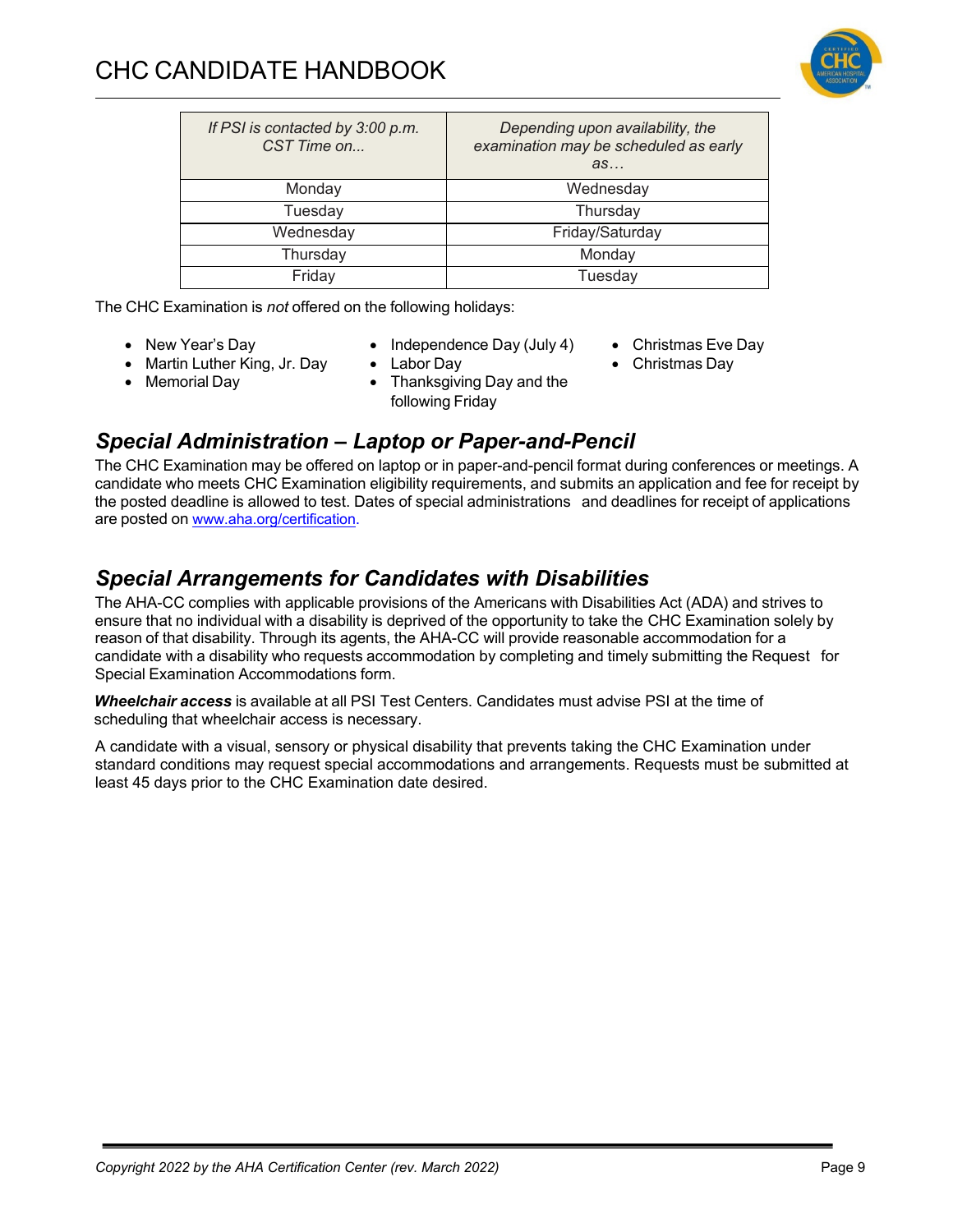

# **ADHERING TO PROFESSIONAL STANDARDS OF CONDUCT**

The AHA-CC is responsible to its candidates, certificants, employers, the profession and the public for ensuring the integrity of all processes and products of its Certification Programs. As such, the AHA-CC requires adherence to these *Professional Standards of Conduct* by all who have achieved certification through successful completion of its programs. A candidate whose signature is on an application for examination attests to ongoing agreement to adhere to the following *Professional Standards of Conduct.*

*Professional Standards of Conduct*. A certificant who is awarded CHC certification by the AHA-CC agrees to conduct himself/herself in an ethical and professional manner. This includes demonstrating practice-related behavior that is indicative of professional integrity. By accepting certification, the certificant agrees to the following:

- Maintain professional competence.
- Demonstrate work behavior that exemplifies ability to perform safely, competently and with good judgment.
- Conduct professional activities with honesty and integrity.
- Avoid discriminating against any individual based on age, gender, race, color, religion, national origin, disability or marital status.
- Avoid conflicts of interest.
- Abide by the laws, rules and regulations of duly authorized agencies regulating the profession.
- Abide by rules and regulations governing programs conducted by the AHA Certification Center.
- Not to misrepresent the credential and to adhere to the Guidelines for Use of the Certification Marks as posted on the AHA-CC website.

*Infraction of the Professional Standards of Conduct* is misconduct for which granting of a certification or renewal of a certification may be delayed or denied, or for which a certification may be revoked by the AHA-CC.

*Reporting Violations.* To protect the national credentials and to ensure responsible practice by its certificants, the AHA-CC depends upon its candidates and certificants, professionals, employers, regulatory agencies and the public to report incidents that may be in violation of these *Professional Standards of Conduct*. A certificant who has violated these *Standards* should voluntarily surrender his/her certification.

Written reports of infraction of these *Standards* may be sent to: AHA Certification Center, 155 N. Wacker Drive, Suite 400, Chicago, IL 60606. Only signed, written communication will be considered.

The AHA-CC will become involved only in matters that can be factually determined, and commits to handling any situation as fairly and expeditiously as possible. During its investigation and decision, the AHA-CC will protect the confidentiality of those who provide information to every possible extent. The named individual will be afforded a reasonable opportunity to respond in a professional and legally defensible manner, in accordance with policies established by the AHA-CC.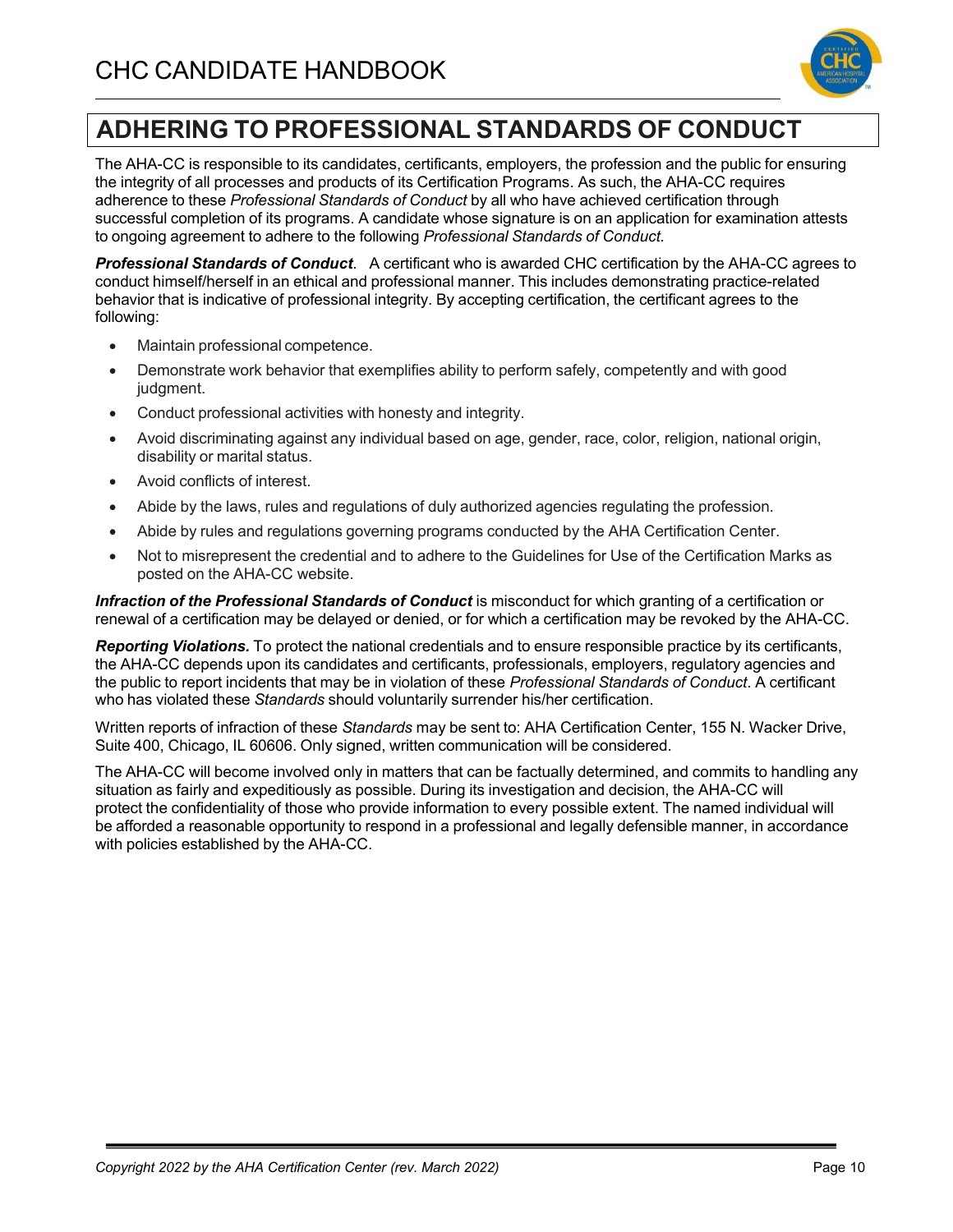

# **CHC EXAMINATION APPLICATION AND SCHEDULING PROCESS**

### *CHC Examination Application Fee Schedule*

After fulfilling the CHC Examination eligibility requirements, a candidate may apply for the CHC Examination online at www.aha.org/certification. Online application requires credit card payment for fees.

Documentation of eligibility does *not* need to be submitted with a CHC Examination Application. The AHA-CC reserves the right, but is not obligated, to verify the accuracy of information supplied by or on behalf of a candidate. If selected for an audit, the candidate may be asked to submit documentation as proof of meeting the eligibility requirements.

To apply for the CHC Certification Examination, an eligible candidate must submit the appropriate fee (see below) with a complete CHC Examination Application to the AHA.

| Member of ASHE or other AHA Personal Membership Group \$400 |  |
|-------------------------------------------------------------|--|
|                                                             |  |

- Payment may be made by credit card (VISA, MasterCard, American Express or Discover). Cash and personal checks are not accepted.
- Exam-related fees are nonrefundable and nontransferable.
- Up to two (2) business days prior to a scheduled administration, the application may be transferred to a future exam date by requesting PSI to reschedule a new exam date. The exam date may be rescheduled *once* without incurring an additional fee. This date must be within 90 days of AHA confirming receipt of the exam application.
- Candidates who fail an exam and apply to retake the exam must pay the full exam fee as listed above.

# *Online Application and Scheduling*

#### *For computer administrations at PSI Test Centers only*

Complete the application and scheduling process in one online session. Visit [www.aha.org/certification,](http://www.aha.org/certification,) and click on "CHC".

If you are a current member of an AHA Personal Membership Group (PMG), you are eligible for the reduced AHA member rate for CHC Examination fee.

Your preferred mailing and email addresses designated in AHA's membership database are used for all records and communications. For information on your membership record, please contact ASHE at 312-422-3800 or AHA's Support Center at 312-422-3702.

After completing the application and submitting credit card payment information (VISA, MasterCard, American Express, Discover), you will receive an Authorization to Test (ATT) email confirming eligibility and prompting you to schedule a CHC Examination appointment or supply additional eligibility information. The candidate must schedule a CHC Examination date that is within the assigned ninety (90)-day eligibility period.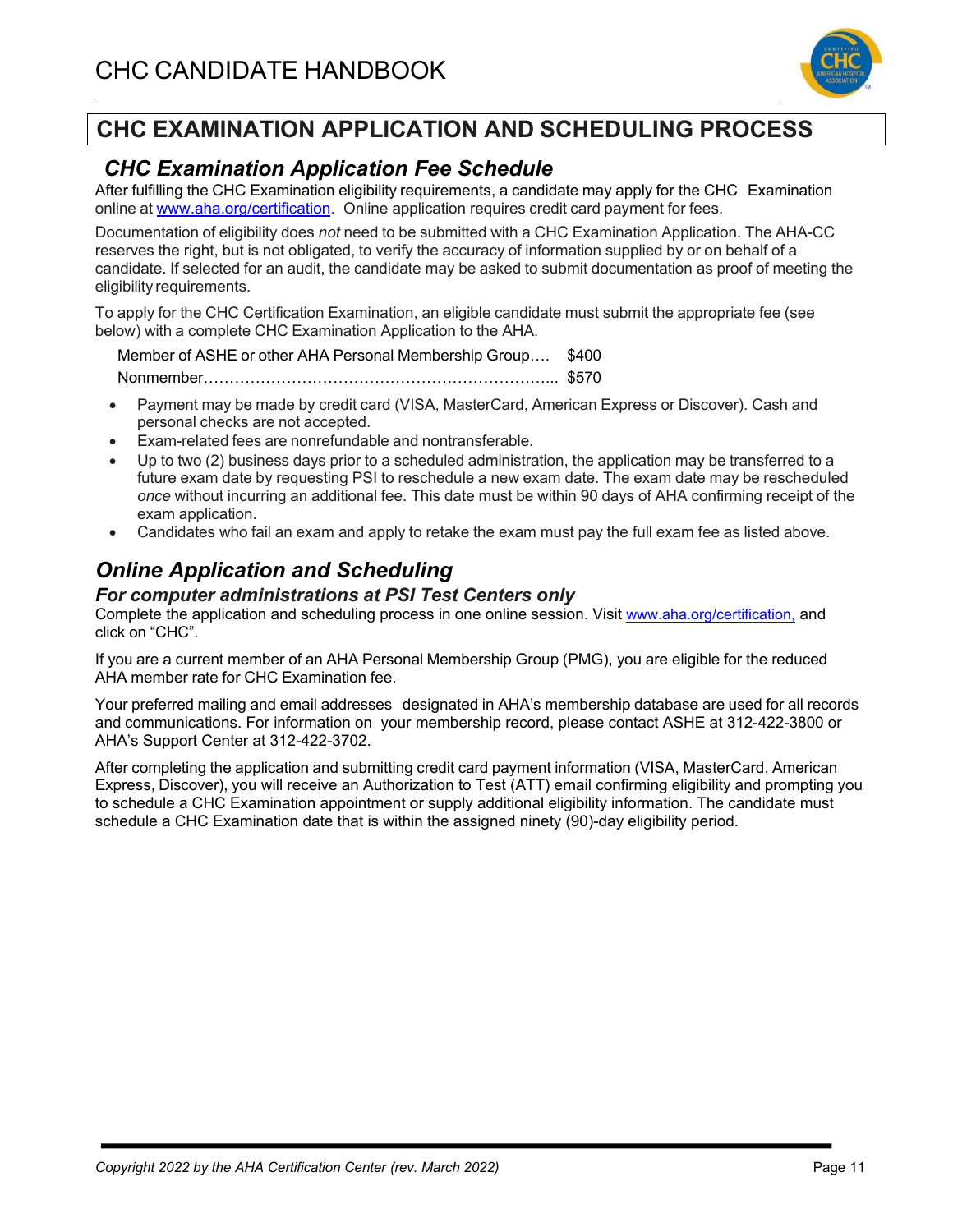

# *Application Processing and CHC Examination Scheduling*

Once eligibility is confirmed, the AHA will send candidates their Authorization to Test notice by email with instructions on scheduling a testing appointment online or by phone.

When scheduling a CHC Examination at a PSI Test Center, be prepared to provide your assigned identification number and to confirm a location and a preferred date and time for testing.

For a computer administration at a PSI Test Center, a candidate's application is valid for 90 days from the date of eligibility. The candidate must schedule an appointment and take the CHC Examination within this 90-day period. A candidate who fails to schedule an appointment within the 90-day period forfeits the application and all fees paid to take the CHC Examination. A complete application and full examination fee are required to reapply for CHC Examination.

For *special administrations,* approximately ten (10) business days after AHA's receipt of application, a notice is sent by email to the candidate stating the application has been received and approved. If the application is ineligible, a letter will be sent to the candidate listing the deficiency. Generally, candidates receive their admission letter to the testing about two (2) to three (3) weeks prior to the CHC special administration date. The notice includes the date, location and check-in time for the CHC Examination.

A candidate is allowed to take only the CHC Examination for which application is made and confirmation from AHA is received. Unscheduled candidates (walk-ins) are not allowed to take the CHC Examination.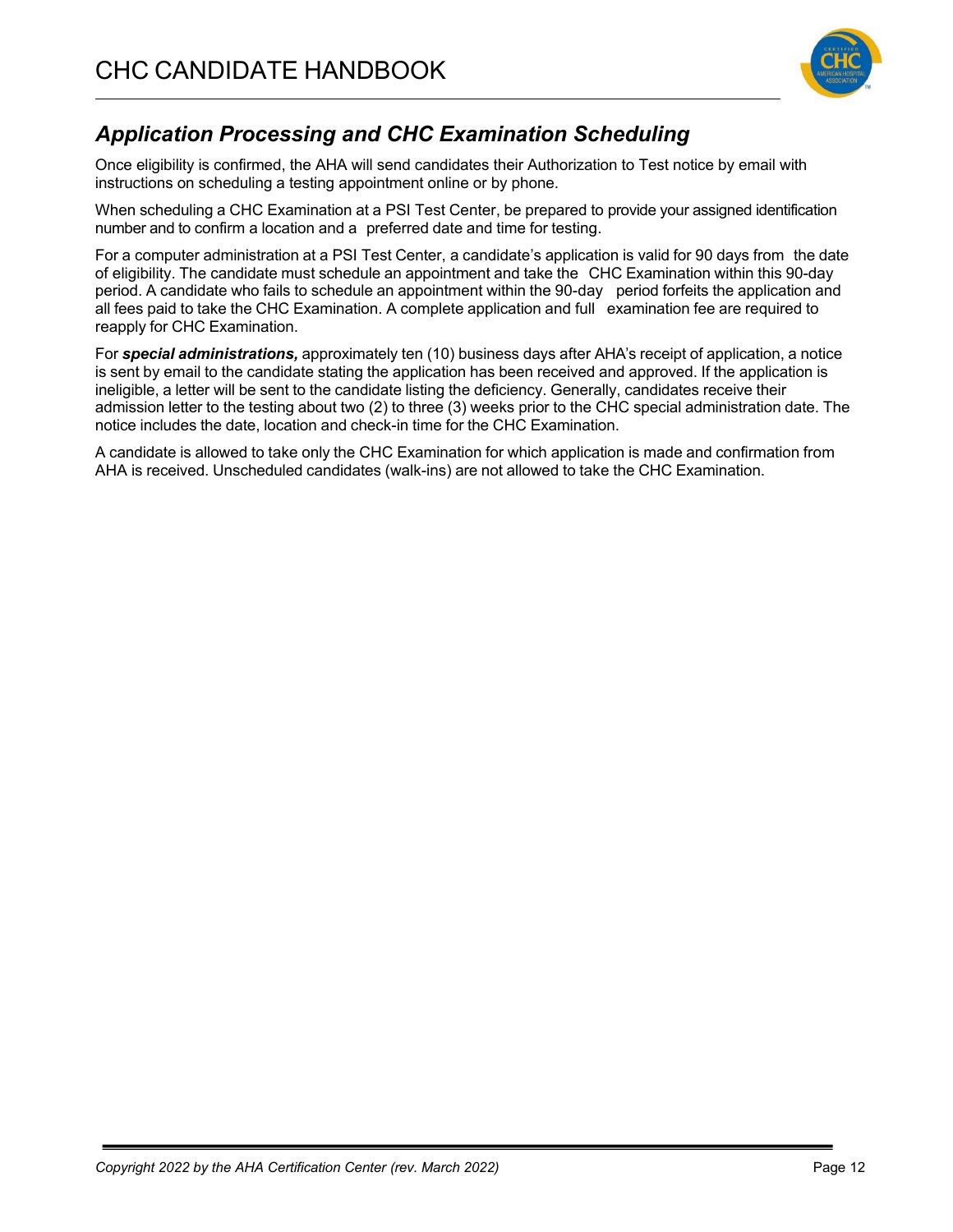

### *Rescheduling a CHC Examination*

Although CHC Examination Application fees are nonrefundable, a candidate who is unable to take the CHC Examination may reschedule the CHC Examination online *at least two (2) business days prior to a scheduled administration date*. The CHC Examination must be rescheduled *within your original ninety (90) day eligibility window.*

A candidate who wants to *reschedule or cancel an examination after the ninety (90) day period* forfeits the application and all fees paid to take the CHC Examination. A new, complete CHC Examination application and *full* examination fee are required to reapply for the CHC Examination.

# **ON THE DAY OF THE CHC EXAMINATION**

### *Reporting for the CHC Examination*

Bring with you the *Authorization to Test notice* provided by the AHA. It contains the unique identification number required to take the CHC Examination and is required for admission to the PSI Test Center or testing room.

*For a computer administration*, report to the assigned PSI Test Center no later than the scheduled testing time. After entering the Test Center, follow the signs indicating PSI Test Center Check-In.

*For a special administration (laptop or paper-and-pencil)*, report to the designated testing room at the time indicated on the confirmation notice. The CHC Examination will begin after all scheduled candidates are checked-in and seated, and no more than one hour after the designated registration start time. Follow the signs provided in the hotel/convention center to locate the testing room.

A candidate who arrives more than 15 minutes after the scheduled testing time is not admitted.

### *Failing to Report for the CHC Examination*

A candidate who is not admitted due to late arrival forfeits the application and all fees paid to take the CHC Examination. A complete application and full examination fee are required to reapply for CHC Examination.

A candidate who does not reschedule a CHC Examination session that falls within the 90-day period forfeits the application and all fees paid to take the CHC Examination. A complete CHC Examination application and full CHC Examination fee are required to reapply for the CHC Examination.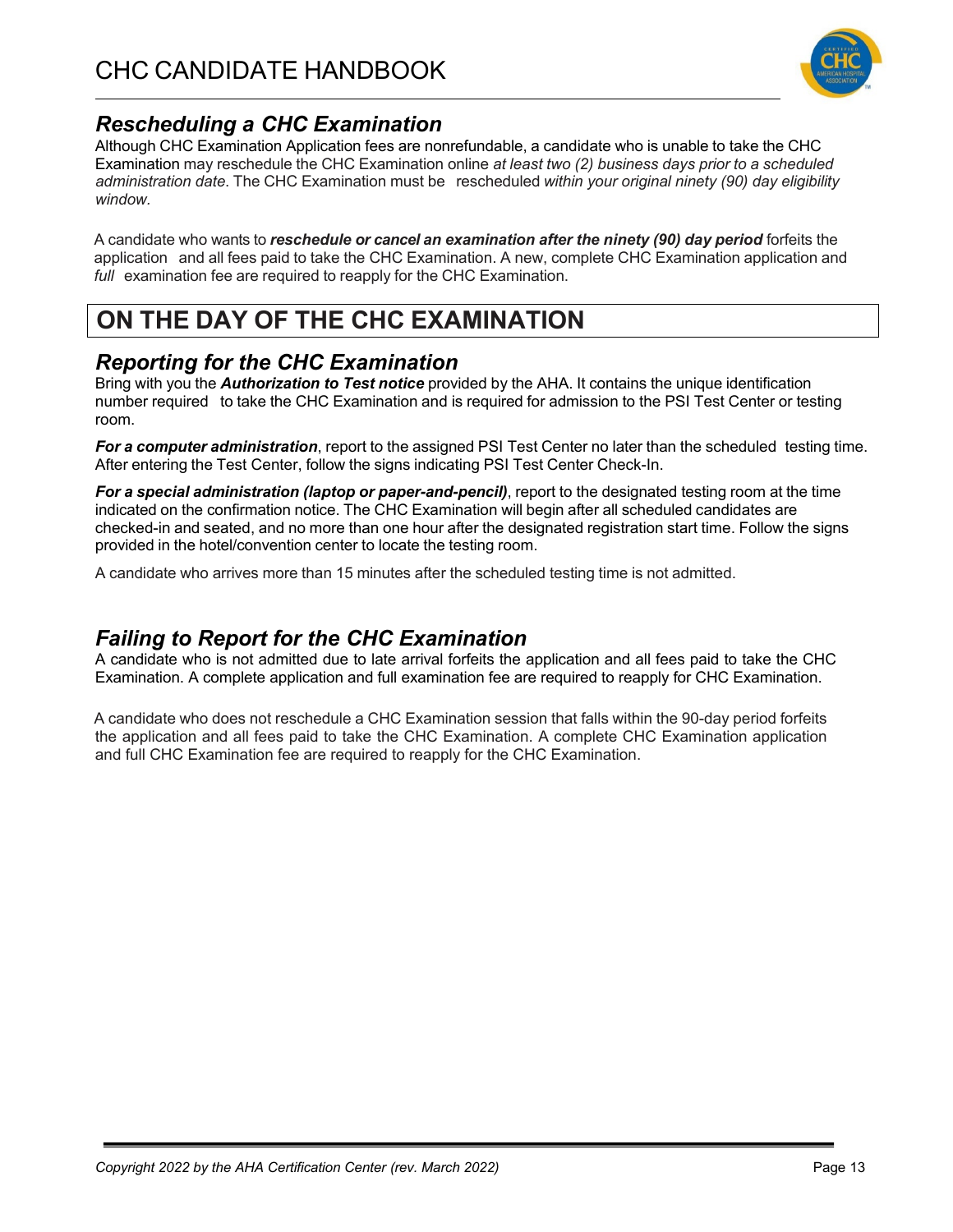

# *On-site Security*

The AHA-CC and PSI maintain exam administration and security standards that are designed to assure that all candidates are provided the same opportunity to demonstrate their abilities. The testing environment at PSI Test Centers is continuously monitored by audio and video surveillance equipment or examination personnel. Candidates may be subjected to a metal detection scan upon entering the examination room.

# *Identity Verification*

To gain admission to the PSI Test Center or a testing room, the candidate must present two (2) forms of identification. The primary form must be government issued, current, and include the candidate's name, signature and photograph. The candidate will also be required to sign a roster for verification of identity. A candidate without proper identification will not be permitted to test.

- Examples of valid primary forms of identification are current driver's license with photograph, current state identification card with photograph, current passport, or current military identification card with photograph.
- The secondary form of identification must display the candidate's name and signature for the candidate's signature verification. (e.g., credit card with signature, social security card with signature, employment/student ID card with signature, etc.)
- If the candidate's name on the registration list is different than it appears on the forms of identification, the candidate must bring proof of the name change (e.g., marriage license, divorce decree, or court order).
- No form of temporary identification will be accepted.

# *Use of Calculators*

Some CHC Examination questions may require calculations. Use of a silent, nonprogrammable calculator without paper tape-printing capability or alpha keypad is permitted during testing. Use of a computer or a cell phone is not permitted. Calculators will be checked for conformance with this regulation before candidates are allowed admission to the PSI Test Center or testing room. Calculators that do not comply with to these specifications are not permitted in the PSI Test Center or testing room.

### *Inclement Weather or Emergency*

In the event of inclement weather or unforeseen emergencies on the day of the CHC Examination, the AHA-CC, in concert with PSI, will determine whether circumstances warrant the cancellation and subsequent rescheduling of the CHC Examination. If testing personnel are able to conduct business, the CHC Examination usually proceeds as scheduled.

A good faith attempt is made to administer the CHC Examination as scheduled; however, should the CHC Examination be canceled, the scheduled candidate will receive notification following the CHC Examination date regarding a rescheduled examination date or reapplication procedures. In the case of cancellation, no additional fee is required to test.

For computer administrations at PSI Test Centers, candidates may visit [www.psionline.com/](http://www.psionline.com/)openings prior to the CHC Examination to determine if any PSI Test Centers have been closed.

In the event of a personal emergency on the day of the CHC Examination, a candidate may request consideration of rescheduling the CHC Examination without additional fee by contacting the AHA-CC in writing within thirty (30) days of the scheduled testing session. A description of the emergency and supporting documentation are required. Rescheduling without additional fee will be considered on a case-by-case basis.

# **TAKING THE CHC EXAMINATION**

After identity of the candidate has been verified and his/her calculator has been approved, the candidate is directed to a testing carrel for a computer administration or an assigned seat for a special administration. For computer-based testing, including laptop administrations, each candidate is provided one sheet of scratch paper for calculations that must be returned to the CHC Examination proctor at the completion of testing.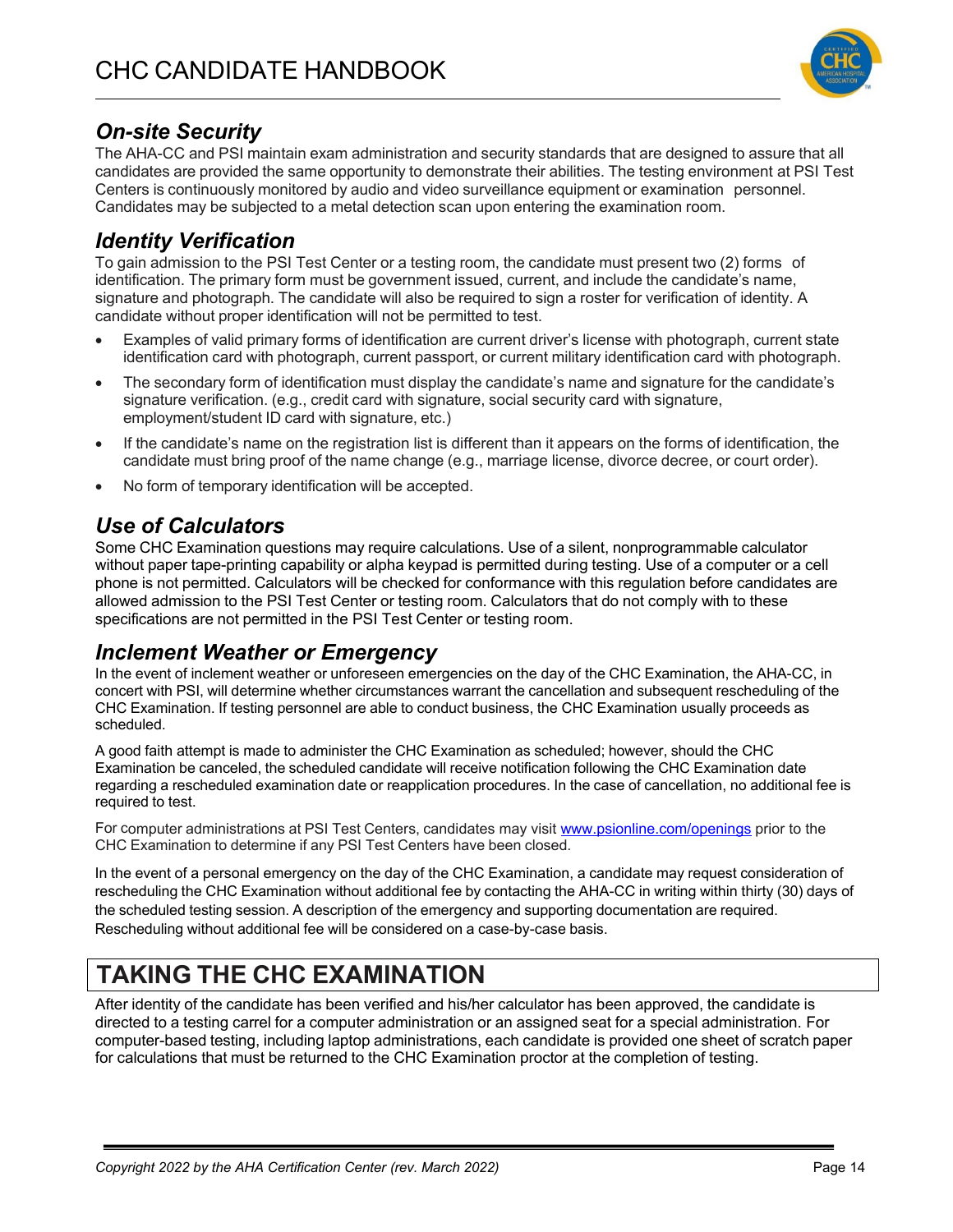

For a *paper-and-pencil administration*, the candidate is provided oral and written instructions about the CHC Examination administration process.

For a *computer administration at a PSI Test Center or a laptop administration*, the candidate is provided instructions on-screen. First, the candidate is instructed to enter his/her unique identification number. Then, the candidate's photograph is taken and remains on-screen throughout the CHC Examination session. Prior to attempting the exam, the candidate is provided a short tutorial on using the software to take the exam. Tutorial time is NOT counted as part of the two (2) hours allowed for the CHC Examination. Only after a candidate is comfortable with the testing software and chooses to start the exam will the CHC Examination begin.

The *computer monitors the time spent on the CHC Examination*. The CHC Examination terminates at the twohour mark. Clicking on the "Time" button in the lower right portion of the screen key reveals a digital clock that indicates the time remaining. The time feature may also be turned off during the exam.

*Only one CHC Examination question is presented at a time.* **The question number appears in the lower right portion** of the screen. The entire CHC Examination question appears on-screen (stem and four options labeled A, B, C and D). Select an answer either by entering the letter of the option (A, B, C or D) or using the mouse to click on the option. The letter of the selected option appears in the window in the lower left portion of the screen. To change an answer, enter a different option by pressing the A, B, C or D key or by clicking on the option using the mouse. An answer may be changed multiple times.

*To move to the next question*, click on the forward arrow (>) in the lower right corner of the screen. This action allows the candidate to move forward through the CHC Examination question by question. To review a question or questions, click the backward arrow (<) or use the left arrow key to move backward through the CHC Examination.

*An exam question may be left unanswered for return later in the testing session.* Questions may also be bookmarked for later review by clicking in the blank square to the right of the TIME button. Click on the double arrows (>>) to advance to the next unanswered or bookmarked question on the CHC Examination. To identify all unanswered or bookmarked questions, repeatedly click on the double arrows (>>).

When the CHC Examination is completed, the number of scored CHC Examination questions answered is reported. If fewer than 115 questions were answered and time remains, return to the CHC Examination and answer the remaining questions. Be sure to answer each CHC Examination question before ending the CHC Examination. There is no penalty for guessing.

*Candidates may provide comments about a CHC Examination question*. Comments will be reviewed, but individual responses will not be provided.

- For a *computer administration*, online comments may be provided for any question by clicking on the Comment button to the left of the TIME button. This opens a dialogue box where comments may be entered.
- For a *paper-and-pencil administration*, comments may be provided on the answer sheet on the day of the CHC Examination.

# *Rules for CHC Examination*

All exam candidates must comply with the following rules during the CHC Examination administration:

- 1. No personal items (including watches, hats, and coats), valuables or weapons should be brought into the testing room. Only keys, wallets, and items required for medical needs are permitted. Books, computers, or other reference materials are strictly prohibited. If personal items are observed in the testing room after the examination is started, the exam administration will be forfeited. PSI is not responsible for items left in the reception area.
- 2. Pencils will be provided during check-in. No personal writing instruments are allowed in the testing room.
- 3. CHC Examinations are proprietary. CHC Examination questions may not be recorded or shared with any individual in any manner. No cameras, notes, tape recorders, pagers, cellular/smart phones, or other recording devices are allowed in the testing room. Possession of a cellular/smart phone or other electronic devices is strictly prohibited and will result in dismissal from the CHC Examination.
- 4. Eating, drinking, and smoking is not permitted in the testing room.
- 5. No documents or notes of any kind may be removed from the testing room. Each CHC candidate will be provided one sheet of scratch paper that must be returned to the CHC Examination proctor at the completion of testing.
- 6. No questions concerning the content of the CHC Examination may be asked of anyone during the CHC Examination.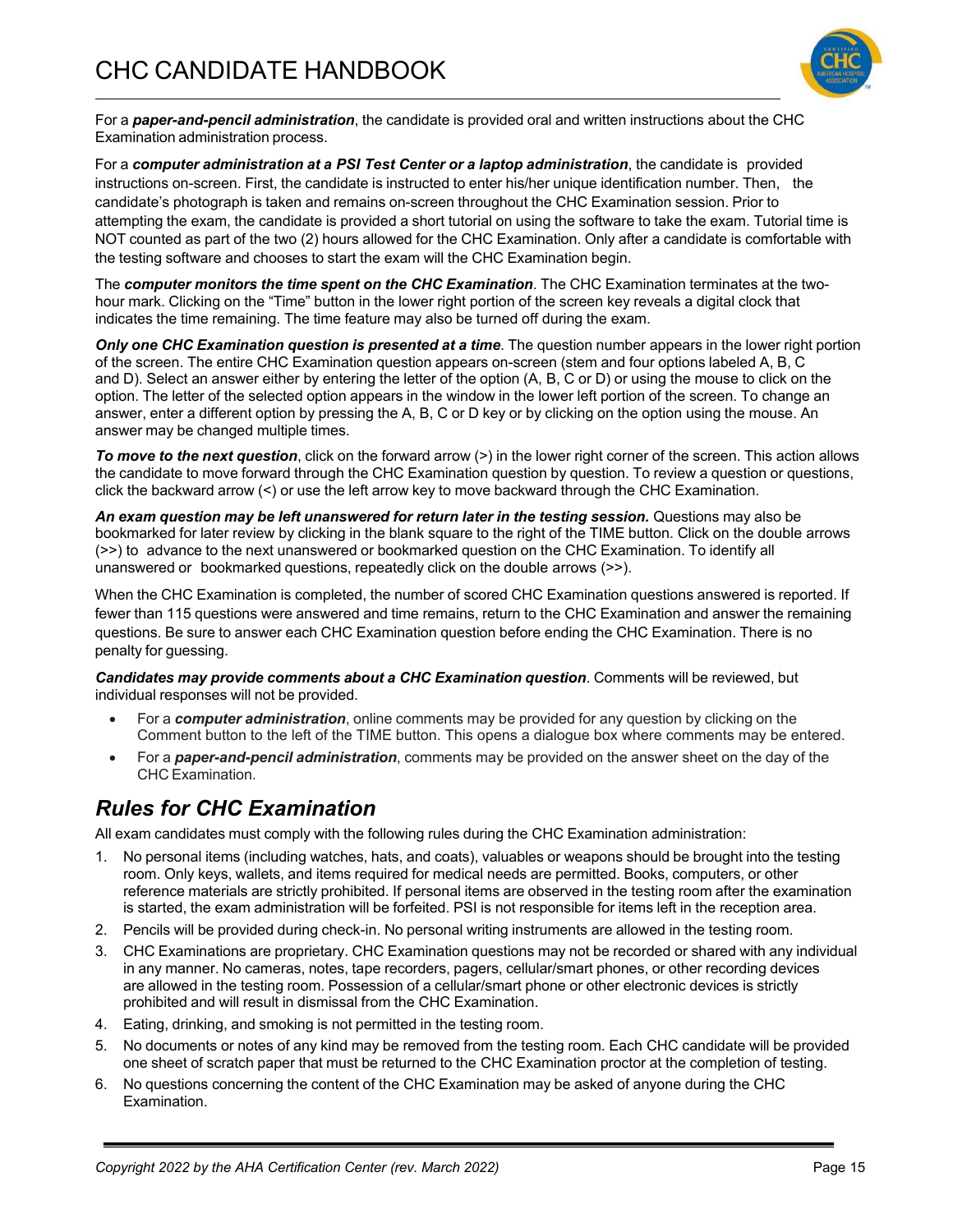

- 7. Permission from the CHC Examination proctor is required to leave the testing room during the exam. No additional time is granted to compensate for time lost.
- 8. No guests, visitors, or family members are allowed in the testing room or reception areas.

Candidates observed engaging in any of the following conduct during the CHC Examination may be dismissed from the CHC Examination session, their score on the CHC Examination voided and the CHC Examination fees forfeited. Evidence of misconduct is reviewed by the Appeal Board of the AHA-CC to determine whether the CHC candidate will be allowed to reapply for CHC Examination. If re-examination is granted, a complete CHC Examination application and full CHC Examination fee are required.

- Gaining unauthorized admission to the CHC Examination
- Creating a disturbance, being abusive or otherwise uncooperative
- Displaying and/or using electronic communications equipment including but not limited to pagers, cellular/smart phones, etc.
- Talking or participating in conversation with other CHC Examination candidates
- Giving or receiving help or being suspected of doing so
- Leaving the PSI Test Center or testing room during the CHC Examination
- Attempting to record CHC Examination questions in any manner or making notes
- Attempting to take the CHC Examination for someone else
- Having possession of personal belongings
- Using notes, books, or other aids without it being noted on the roster
- Attempting to remove CHC Examination materials or notes from the PSI Test Center or the testing room

# *Copyrighted CHC Examination Questions*

All CHC Examination questions are the copyrighted property of the AHA-CC. It is forbidden under federal copyright law to copy, reproduce, record, distribute or display the CHC Examination questions by any means, in whole or in part. Doing so may result in severe civil and criminal penalties.

# **FOLLOWING THE CHC EXAMINATION**

### *CHC Examination Score Reports*

Score reports are issued by PSI, on behalf of the AHA-CC. Scores are reported in written form only, in person or by U.S. mail. Scores are not reported over the telephone, by electronic mail or by facsimile.

- A candidate who takes the CHC Examination in *paper-and-pencil format* receives his/her score report from PSI by mail generally in about three (3) five (5) weeks after the CHC Examination.
- A candidate who takes the CHC Examination *on a computer at a PSI Test Center or on laptop* receives his/her score report on-screen and via email.

The score report indicates a "Pass" or "Fail", which is determined by the raw score on the CHC Examination. The score report also includes raw scores for each of the major categories of the CHC Examination Content Outline. A raw score is the number of questions answered correctly. Responses to individual CHC Examination questions will not be disclosed to the candidate. Even though the CHC Examination consists of 115 questions, the score is based on 100 questions. Fifteen (15) questions are "pretest" questions and do not impact the candidate's score.

Recognition of certification and information about certification renewal are issued from the AHA-CC generally in about four (4) to six (6) weeks of successfully completing the CHC Examination. This package is mailed to the address contained in the AHA member database.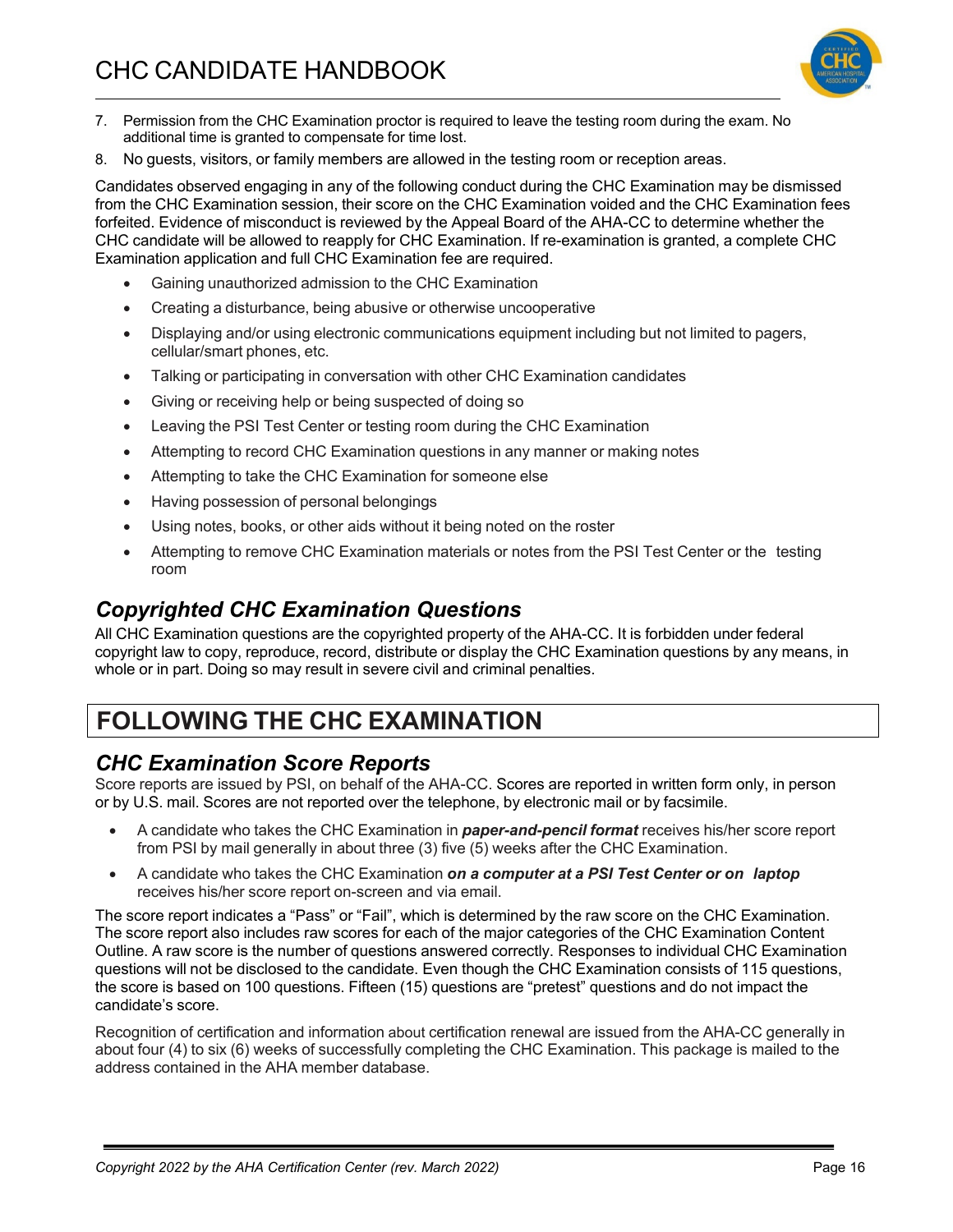

#### *How the CHC Examination passing score is set*

The methodology used to set the initial minimum passing score is the Angoff method in which expert judges estimate the passing probability of each question on the CHC Examination. These ratings are averaged to determine the preliminary minimum passing score (i.e., the number of correctly answered questions required to pass the CHC Examination). This method takes into account the difficulty of the CHC Examination. The preliminary minimum passing score is validated by the performance of candidates. The passing standard is applied consistently across all candidates who take the same form of the CHC Examination.

When new forms of the CHC Examination are introduced, a certain number of CHC Examination questions in the various content areas are replaced by new CHC Examination questions. These changes may cause one form of the CHC Examination to be slightly easier or harder than another form. To adjust for these differences in difficulty, a procedure called "equating" is used. For equated CHC Examinations that have different passing scores, the equating process helps ensure that the levels of examinee knowledge are equivalent on the various CHC Examination forms.

### *Passing the CHC Examination*

An eligible candidate who passes the CHC Examination is awarded the CHC credential. Generally, four (4) to six (6) weeks after the candidate passes the CHC Examination, the AHA-CC mails to the candidate a certificate of recognition, a pin and information about certification renewal requirements. The name on the certificate and the address to which the package is mailed is based on information in the candidate's membership record. It is the candidate's responsibility to keep current this information.

The AHA-CC, in concert with the personal membership group (PMG), reserves the right to recognize publicly CHC candidates who has successfully completed the CHC Examination. Recognition is awarded so as not to embarrass any candidate who is not successful in achieving certification.

Name, address, telephone number and email address of a candidate who passes the CHC Examination will be shared with the PMG. *Scores are never reported*. If you do NOT wish to have your personal information shared, please opt out by contacting the AHA-CC in writing via Email at [certification@aha.org](mailto:certification@aha.org) or fax at 312-422-4575.

### *Failing the CHC Examination*

If a candidate does not pass the CHC Examination and wishes to retake the CHC Examination, a new application is required. Candidates may apply by using the online application and scheduling feature.

Every retake requires submitting a CHC Examination application and the *full* CHC Examination exam fee. There is no limit to the number of times an individual may take the CHC Examination.

# *CHC Examination Scores Cancelled by the AHA-CC*

The AHA-CC and PSI are responsible for maintaining the integrity of the scores reported. On occasion, occurrences such as computer malfunction or misconduct by a candidate may cause a score to be suspect. The AHA-CC is committed to rectifying such discrepancies as expeditiously as possible. The AHA-CC may void CHC Examination results if, upon investigation, violation of CHC Examination regulations is discovered.

### *CHC Examination Score Confidentiality*

Information about a candidate for testing or renewal of certification and CHC Examination results is considered confidential; however, the AHA-CC reserves the right to use information supplied by or on behalf of a candidate in the conduct of research. Studies and reports concerning candidates contain no information identifiable with any candidate, unless authorized by the candidate.

Demographic information about a candidate is shared only when beneficial to the candidate. Scores are never reported to anyone other than the candidate, unless the candidate directs such a request in writing.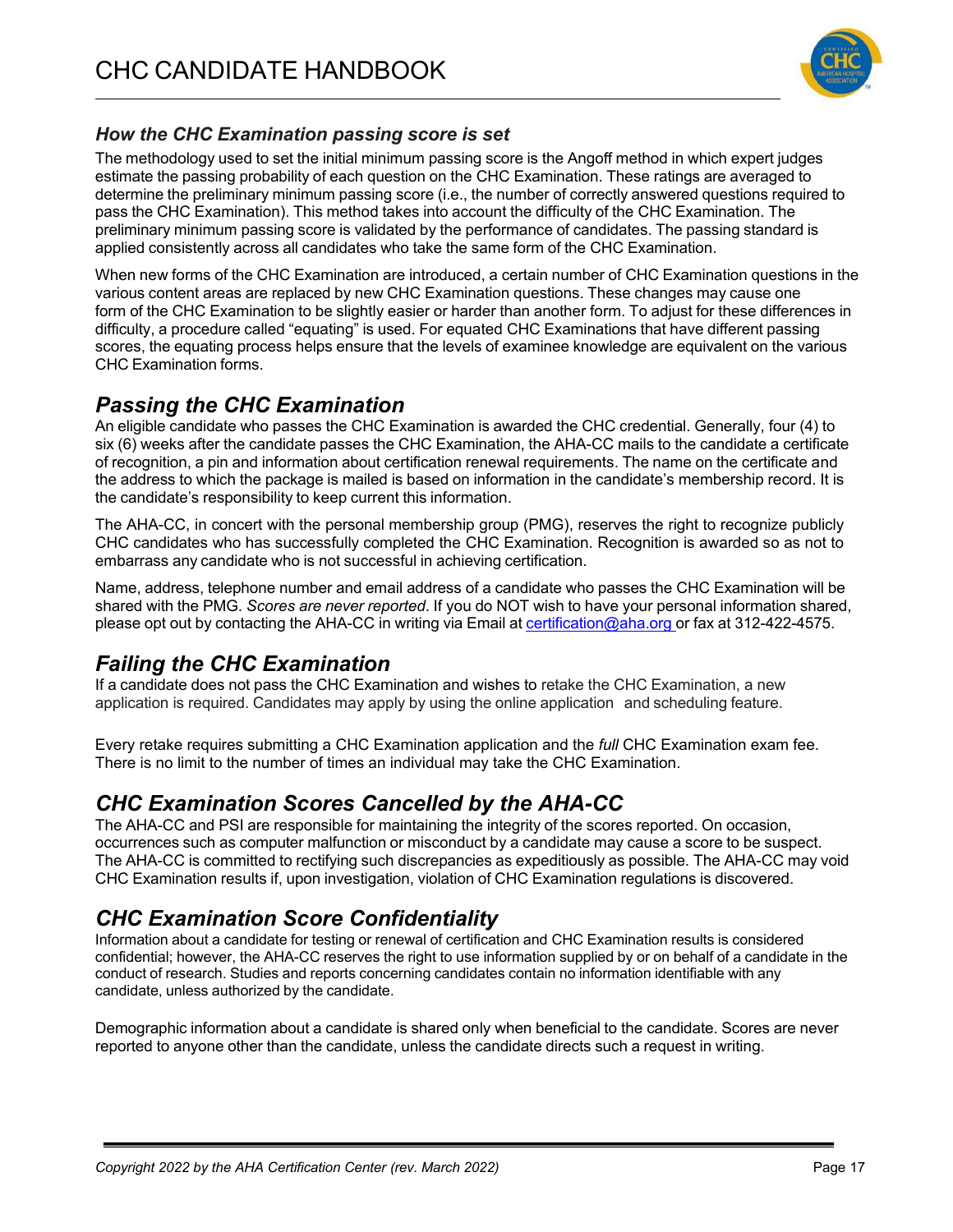

# *Administrative Matters*

#### *Duplicate CHC Examination score report*

Duplicate score reports can be obtained via request to  $info@psilon$ .com.

#### *Name and address change*

Certificants are responsible for keeping current all contact information. The AHA-CC is not responsible for communication not received due to incorrect contact information. To update any contact information, please contact ASHE at 312-422-3800 or the AHA Support Center at [certification@aha.org](mailto:certification@aha.org) or 312-422-3702.

# **RENEWAL OF CHC CERTIFICATION**

Achieving certification is an indication of mastery of a well-defined body of knowledge at a point in time. Periodic renewal of the certification is required to maintain certified status and to demonstrate ongoing commitment to remain current in the field. Initial certification or renewal of CHC certification is valid for three (3) years.

Eligible candidates who successfully complete the CHC Examination are provided information about certification renewal requirements in a certification package sent by the AHA-CC. *The CHC Certification Renewal Application must be submitted to the AHA-CC up to one (1) year prior to the expiration date as listed on the certificate of achievement. Certification renewals submitted after the expiration date incur a \$50 late fee.*

As a courtesy, the AHA-CC emails notices to certificants of their pending certification expiration. Certificants are responsible for keeping their contact information accurate. The AHA-CC is not responsible for communications not received due to incorrect contact information in a certificant's record.

The current CHC Certification Renewal Application and renewal fees are posted at [www.aha.org/certification.](http://www.aha.org/certification.) 

A certificant must renew the CHC credential through one (1) of the following two (2) ways:

• **Successful re-examination.** To renew this way, successfully pass the CHC Certification Examination no more than one (1) year prior to expiration of the CHC Certification (subject to usual fees and provisions for testing). *An additional Certification Renewal Application fee is not required if a candidate selects this way to renew the CHC designation.*

**Completion of 45 contact hours of eligible continuing professional education** over the three (3)-year period and payment of the renewal fee. To renew this way, you must submit a completed CHC Certification Renewal Application with the appropriate fee and report all eligible continuing professional education activities that you completed during your renewal period. Eligible activities include attending or teaching academic courses, completing online course, attending professional organization conferences and completing AHA-CC Self-Assessment Examinations, among other activities. Some activities have limitation on maximum allowable hours. Refer to the current Certification Renewal Application for a description of eligible activities and other provisions for renewing your certification.

Certification Renewal Application processing generally requires about four (4) to six (6) weeks. Certificants who meet the renewal requirements receive in the mail (at the address in their membership record) a new certificate of recognition listing the new certification expiration date, as well as information about renewing the certification. Certificants are afforded an opportunity to remove deficiencies. Certificants are responsible for keeping current contact information in their membership record.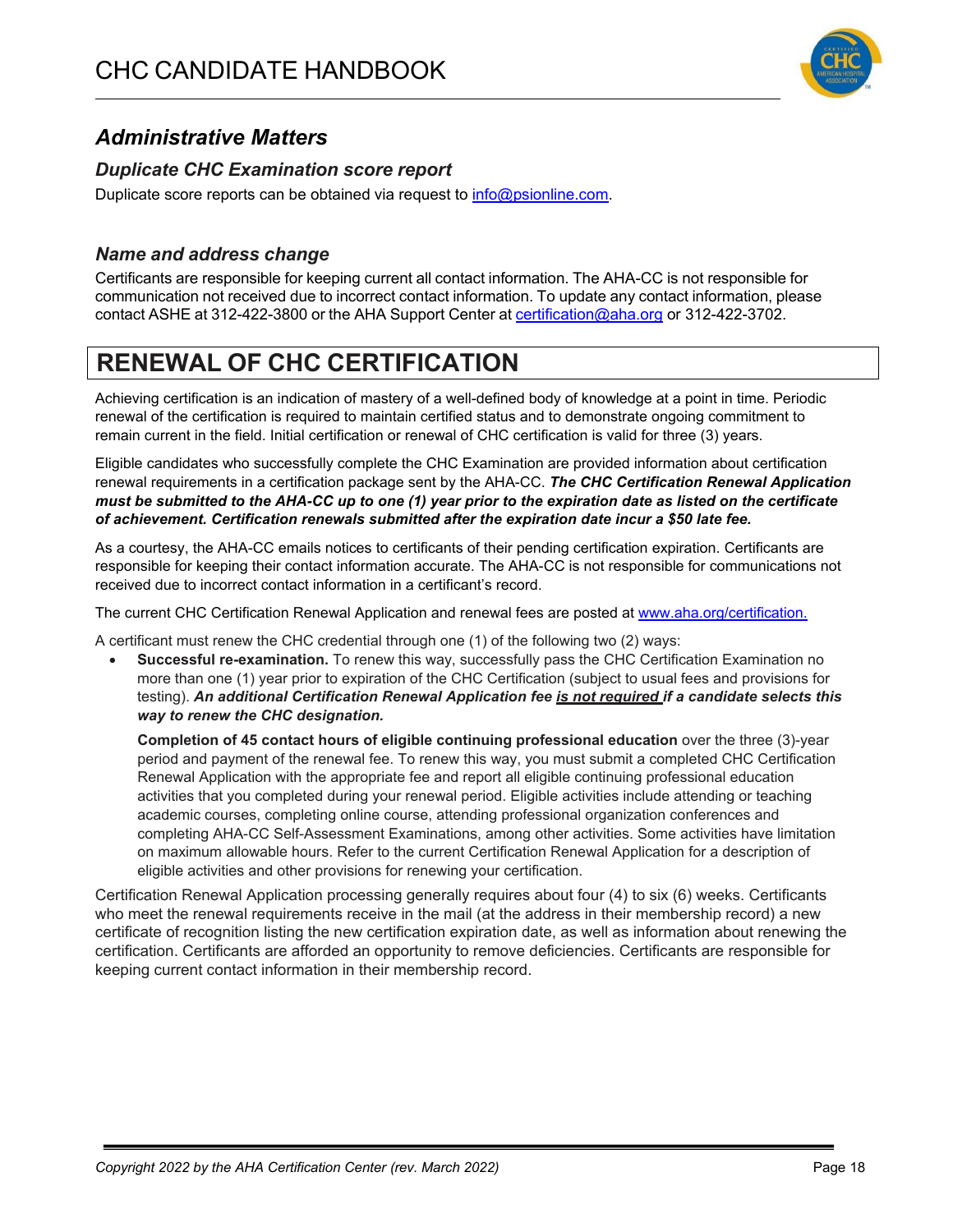

# *Failing to Renew CHC Examination*

A certificant who fails to renew his/her certification will receive written notification that he/she is no longer considered certified and may not use the CHC credential in professional communications including but not limited to letterhead, stationery, business cards, directory listings and signatures. To regain certification, the individual must retake and pass the CHC Examination (subject to the usual fees and provisions for testing).

# **APPEALS**

A candidate who believes he or she was unjustly denied eligibility for CHC Examination, who challenges results of the CHC Examination or who believes he/she was unjustly denied renewal of certification may request reconsideration of the decision by submitting a written appeal to the AHA Certification Center, 155 N. Wacker Drive, Suite 400, Chicago, IL 60606. The candidate for certification or renewal of certification must provide evidence satisfactory to the Appeal Board that a severe disadvantage was afforded the candidate during processing of an application for CHC Examination or renewal of certification or prior to or during administration of the CHC Examination. The appeal must be made within 45 days of receipt of a score report or any other official correspondence related to certification or renewal of certification from the AHA-CC or its agents. The written appeal must also indicate the specific relief requested. The appealing candidate is required to submit a \$100 fee (payable to the AHA-CC) with the written appeal. The fee will be refunded to the candidate if deemed justified through action of the Appeal Board. For additional regulations related to the appeal process, contact the AHA-CC.

### *Checklist for becoming certified*

- Meet the CHC Certification Examination Eligibility Requirements.
- Prepare for the CHC Certification Examination.
- Read the CHC Candidate Handbook fully. Use the CHC Examination Content Outline to focus study efforts.
- Apply for the CHC Examination online at [www.aha.org/certification](http://www.aha.org/certification,) and click on "CHC".
- Appear on time for the CHC Examination on the date and at the time and location selected. Bring the Authorization to Test notice provided by AHA and identification as described in the CHC Candidate Handbook.